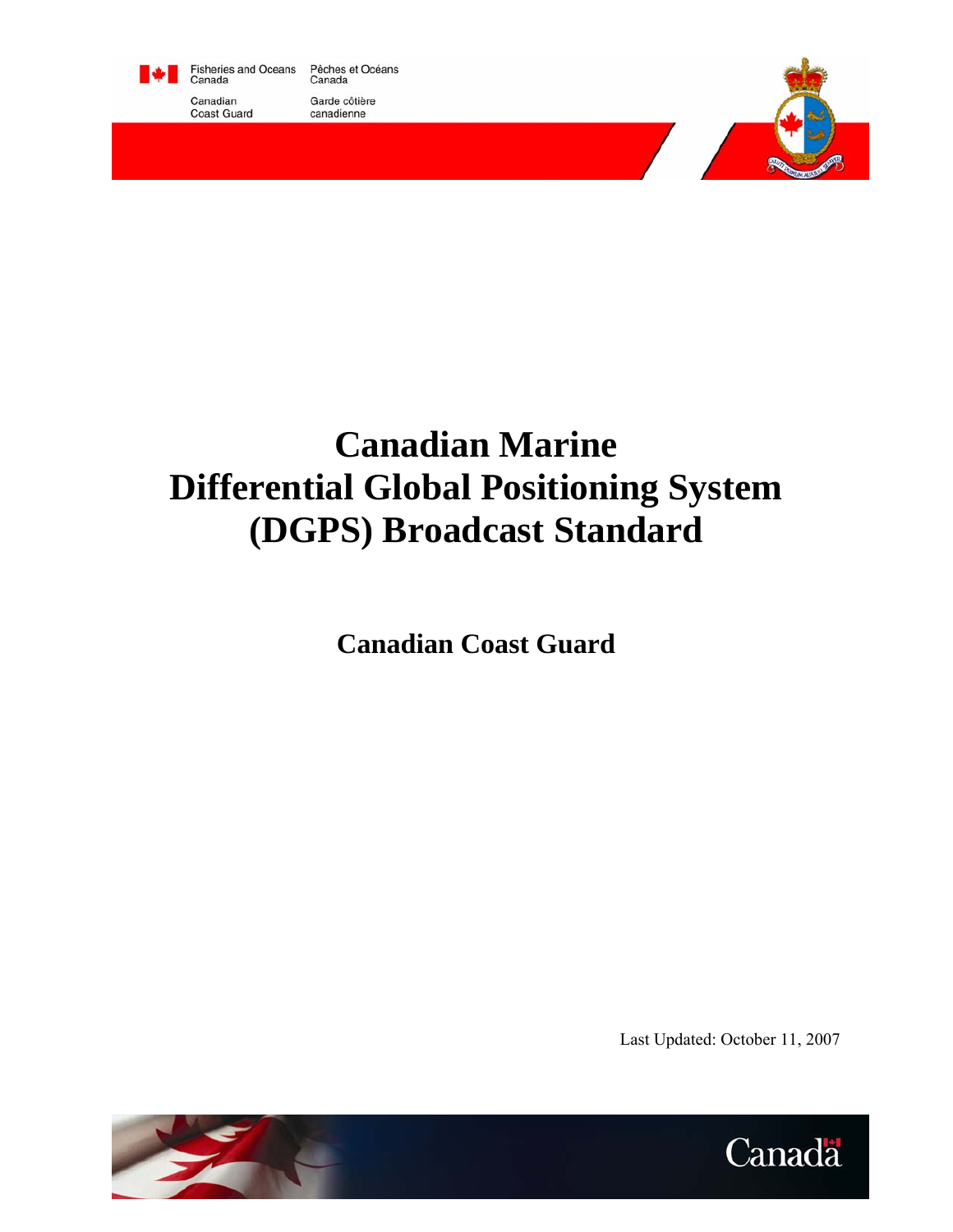

## *Document Control Sheet*

| <b>Revision</b> | <b>Change:</b> | BV. | <b>Date:</b> |
|-----------------|----------------|-----|--------------|
|                 |                |     |              |

| <b>Draft</b> | Original<br>Sun Wee                                  |                | 15 July 1999         |
|--------------|------------------------------------------------------|----------------|----------------------|
| 1.0          | <b>First Official Release</b>                        | <b>Sun Wee</b> | 29 Sept 1999         |
| 1.1          | Type 7/14 message changes                            | Keith Fagan    | 29 Feb 2000          |
| 1.2          | Editorial changes (inc. reliability)                 | Keith Fagan    | 2 Mar 2000           |
| 1.3          | Edited to modify SA References                       | Keith Fagan    | 12 May 2000          |
| 2.0          | <b>Second Official Release</b>                       | <b>Sun Wee</b> | 13 Oct 2000          |
| 2.1          | Cape Ray frequency                                   | Sun Wee        | <b>August 8 2001</b> |
| 2.2          | Richmond co'ords / Trois Rivières<br>/HP operational | Sun Wee        | Sept. 23 2003        |
| 2.3          | <b>Editorial changes</b>                             | Lynn Denis     | Oct. 11, 2007        |
|              |                                                      |                |                      |
|              |                                                      |                |                      |
|              |                                                      |                |                      |
|              |                                                      |                |                      |
|              |                                                      |                |                      |
|              |                                                      |                |                      |
|              |                                                      |                |                      |
|              |                                                      |                |                      |
|              |                                                      |                |                      |
|              |                                                      |                |                      |
|              |                                                      |                |                      |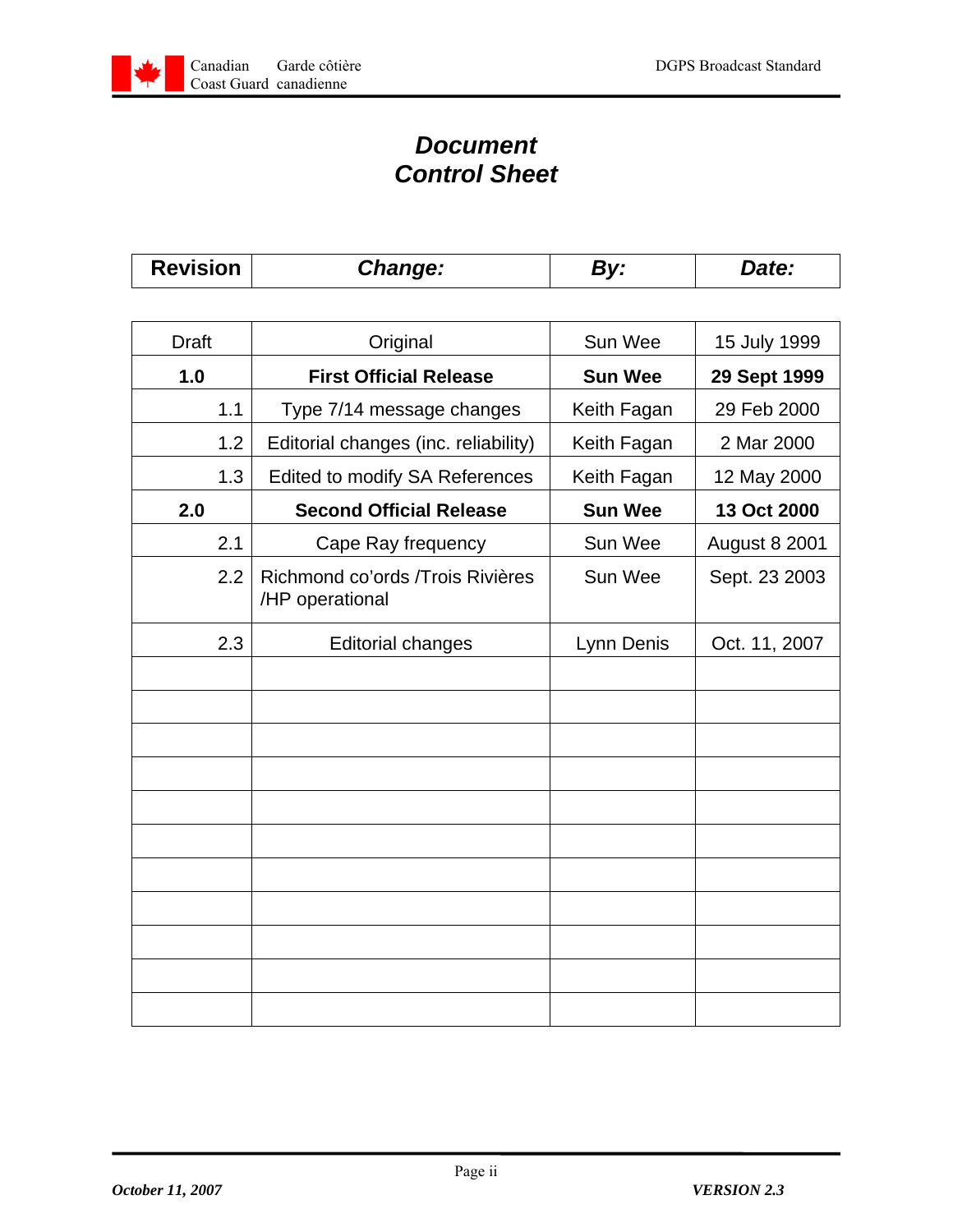

## **TABLE OF CONTENTS**

| 1.  |       |  |
|-----|-------|--|
| 1.1 |       |  |
| 12  |       |  |
| 2.  |       |  |
| 2.  |       |  |
| 2.1 |       |  |
| 22  |       |  |
|     | 2.2.1 |  |
|     | 2.2.2 |  |
|     | 2.2.3 |  |
|     | 2.2.4 |  |
|     | 2.2.5 |  |
|     | 2.2.6 |  |
|     | 2.2.7 |  |
| 3.  |       |  |
| 3.  |       |  |
| 3.1 |       |  |
| 3.2 |       |  |
| 3.3 |       |  |
| 3.4 |       |  |
| 4.  |       |  |
| 4.1 |       |  |
| 4.2 |       |  |
| 5.  |       |  |
| 6.  |       |  |
| 7.  |       |  |
|     |       |  |
|     |       |  |
|     |       |  |
|     |       |  |
|     |       |  |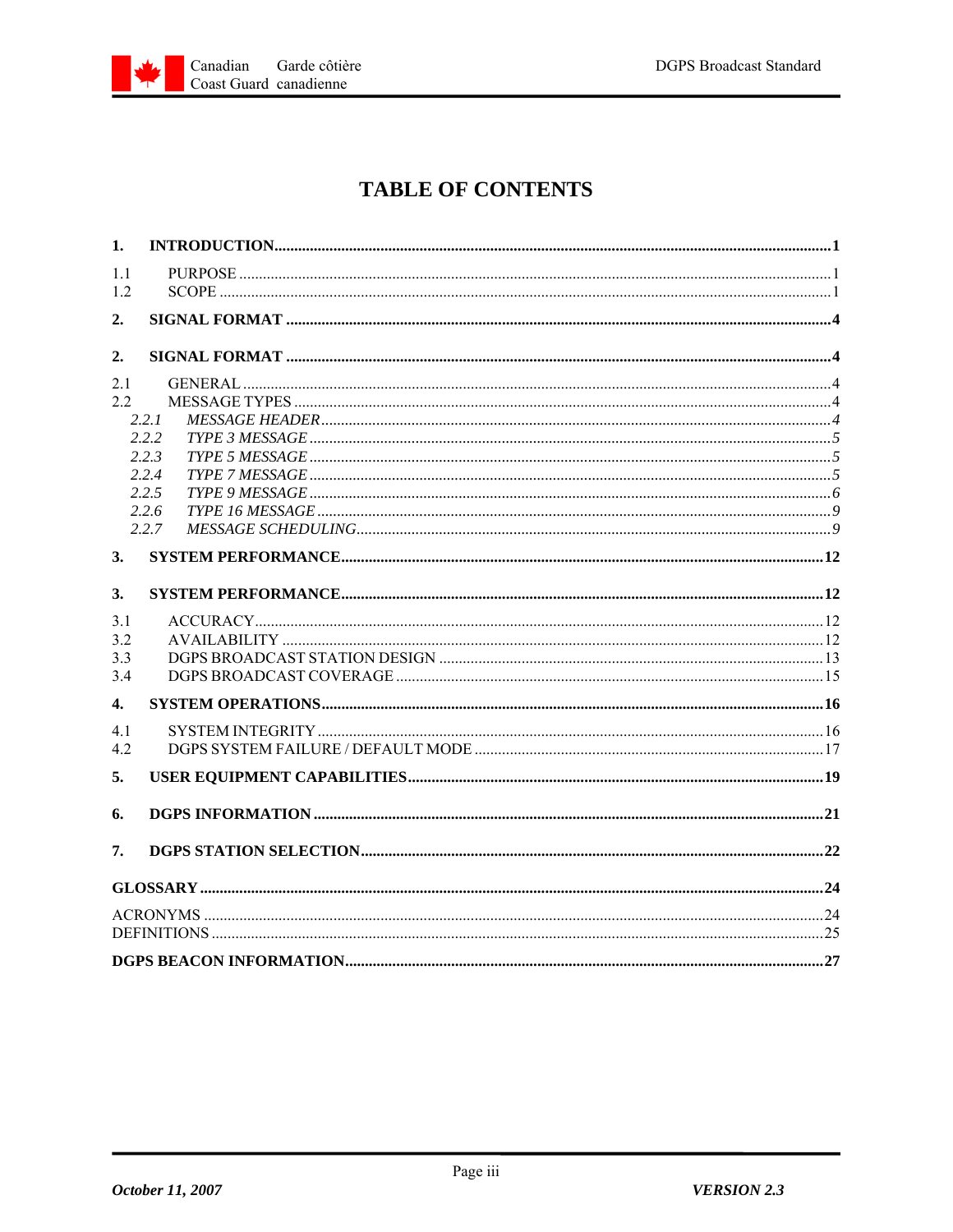## **1. INTRODUCTION**

#### **1.1 PURPOSE**

The Canadian Coast Guard Differential Global Positioning System (DGPS) Broadcast Standard is a reference document that specifies the format; information content, modulation parameters, coverage area, and use of the signal that is broadcast from a network of Canadian Coast Guard operated marine radio beacons. This network provides coverage to Canadian coastal areas, major waterways, Vessel Traffic Services zones and ports. It also overlaps US DGPS coverage of contiguous waters.

This Standard also specifies the system performance that can be achieved with the use of proper DGPS user equipment. Key performance and functional elements essential for the user equipment suite are addressed.

#### **1.2 SCOPE**

The Canadian DGPS Navigation Service augments the Navstar Global Positioning System (GPS) by providing localized pseudo range correction factors and ancillary information that are broadcast over a network of strategically located MF marine radio beacons. This service will provide the mariner with a horizontal accuracy of 10 meters or better, 95 % of the time in all coverage areas.

The user equipment receives system status and data updates on a continuous basis. The DGPS Reference Station utilizes a NAD 83 datum for its antenna surveyed position. Therefore, the user equipment suite will compute the NAD 83 Datum when operating in the differential mode. The DGPS Navigation Service not only enhances the accuracy of the Standard Positioning Service (SPS), but also provides real time integrity, monitoring and reporting (for further information on the SPS, see the Global Positioning System Standard Positioning Service Signal Specification dated November 5, 1993, published by the US Department of Defense).

DGPS transmissions will be broadcast in the 285 KHz to 325 KHz band that is allocated for maritime radio navigation (radio beacons). Marine radio beacons will be exclusively used to broadcast DGPS signals on the main carrier using Minimum Shift Keying (MSK) Modulation. There will be no radiobeacon identity tone. The modulated signal will contain DGPS information and the identification of the transmitting DGPS station.

Figure 1 contains a system concept of the DGPS Navigation Service. A typical DGPS station comprises control stations (CSs), reference stations (RSs), their associated integrity monitors (IMs) to ascertain the status and the integrity of the broadcast, and the MF radio beacon transmitter to broadcast DGPS information to users. A control monitor (CM) located at a 24 hour staffed Coast Guard operational site maintains two-way communications via dial up lines with the DGPS stations. The CM monitors the status of the system.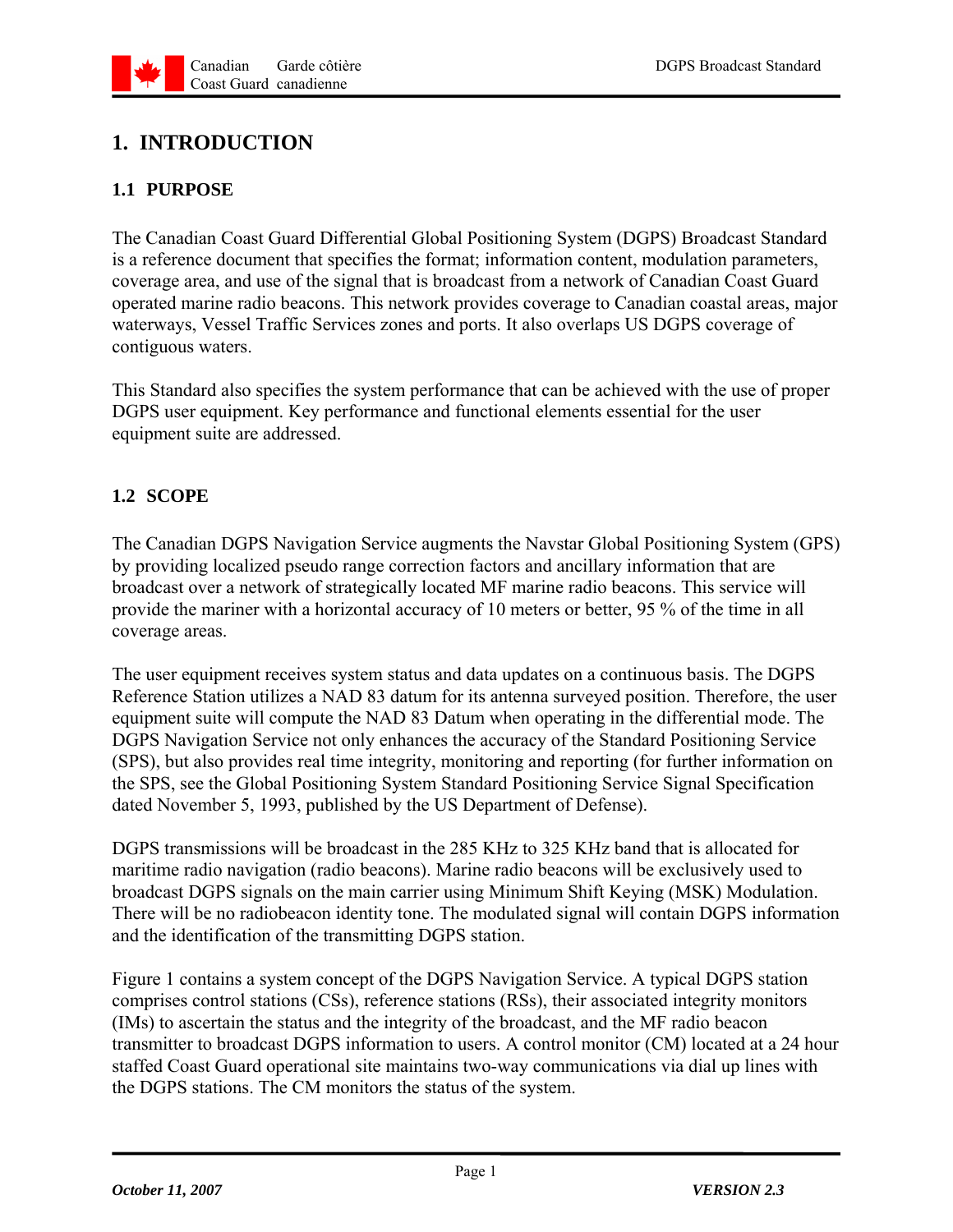

Figure 1 DGPS System

.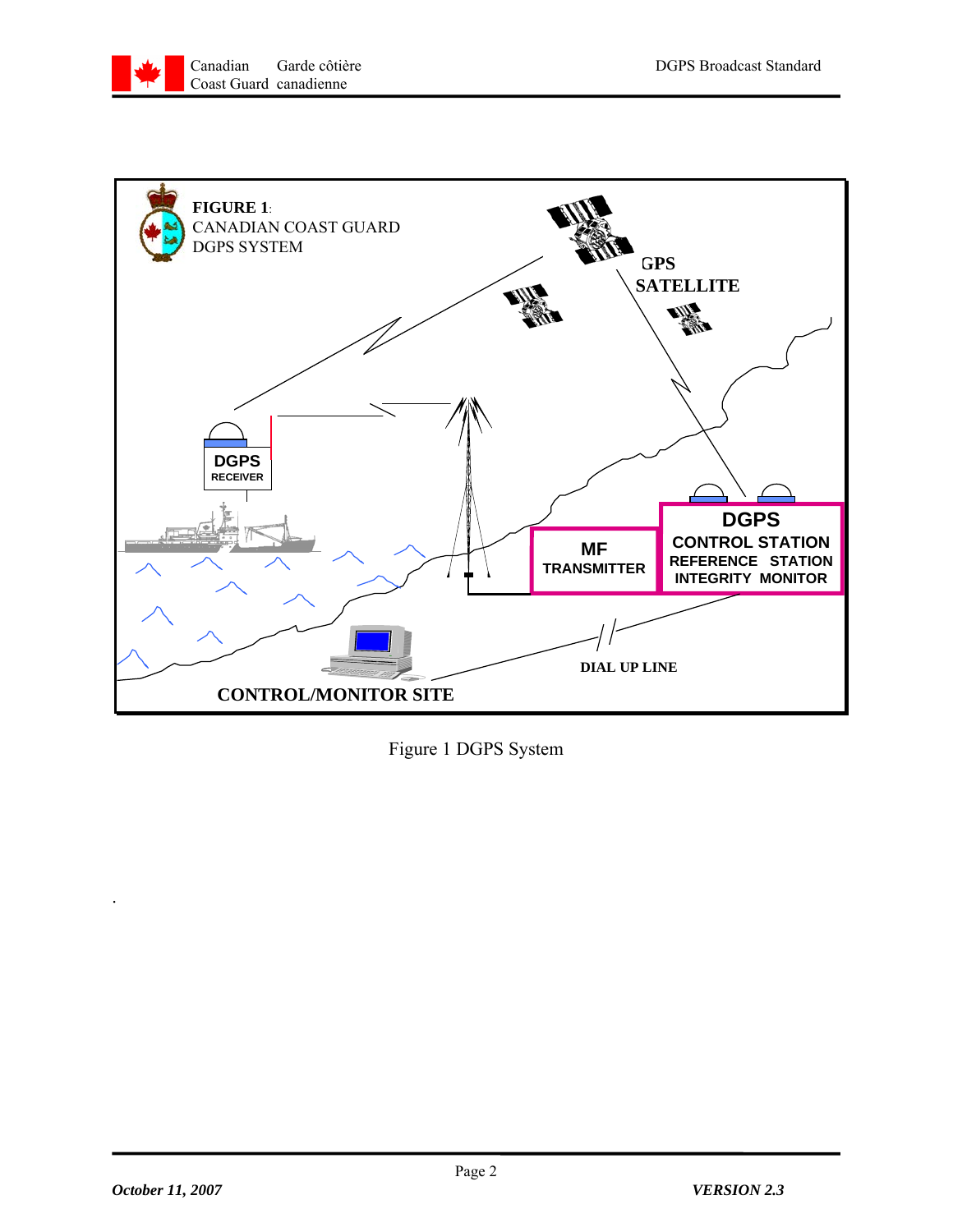### **2. SIGNAL FORMAT**

#### **2.1 GENERAL**

The broadcast data consists of a selected subset of the message types contained in the RTCM Special Committee No. 104, "Recommended Standards for Differential Navstar GPS Service", dated January 3, 1994 herein referred to as "RTCM SC104 (Version 2.1.). All selected message types will be broadcast in the format of this document unless otherwise noted or amended by a later version.

#### **2.2 MESSAGE TYPES**

RTCM SC104 (Version 2.1.) Message Types 3, 5, 6, 7, 9, and 16 will be broadcast in the DGPS Navigation service. The currently undefined, Type 15 Message (atmospheric parameters) if developed may also be included at a later time. Stated performance of the system is only applicable for user equipment suites that fully incorporate all of the aforementioned message types. RTCM SC104 (Version 2.1) requires that the service provider further specify the content of several message types. Further description is given for Message Types 3, 5, 7, 9 and 16, along with a complete description of the use of the message header when operating within the DGPS Navigation Service. The Type 6 message is a filler message used only when the reference station has no other message to broadcast. Unless otherwise stated, all message types are applied in the manner recommended in RTCM SC104 (Version 2.1). In attempting to provide the user with a seamless North American DGPS service, arrangements will be negotiated with US authorities to provide reciprocal service with respect to information in certain types of messages (e.g. Message Types 7 & 16), especially where adjacent DGPS stations are under US jurisdiction.

#### **2.2.1 MESSAGE HEADER**

The "Station Health Field" (bits 22-24) is in the two-word header of all messages, including the Type 9 Message (9-1 and 9-3). Table 1 delineates the pertinent meaning of the bits in this field. The enhancements to the UDRE (user differential range error) resolution will provide a substantial added value to the system. For the Type 9-3 Message, the UDRE scale factor is determined by the satellite with the largest UDRE value. If an unhealthy or unmonitored condition exists, the UDRE Scale Factor registers a value of one.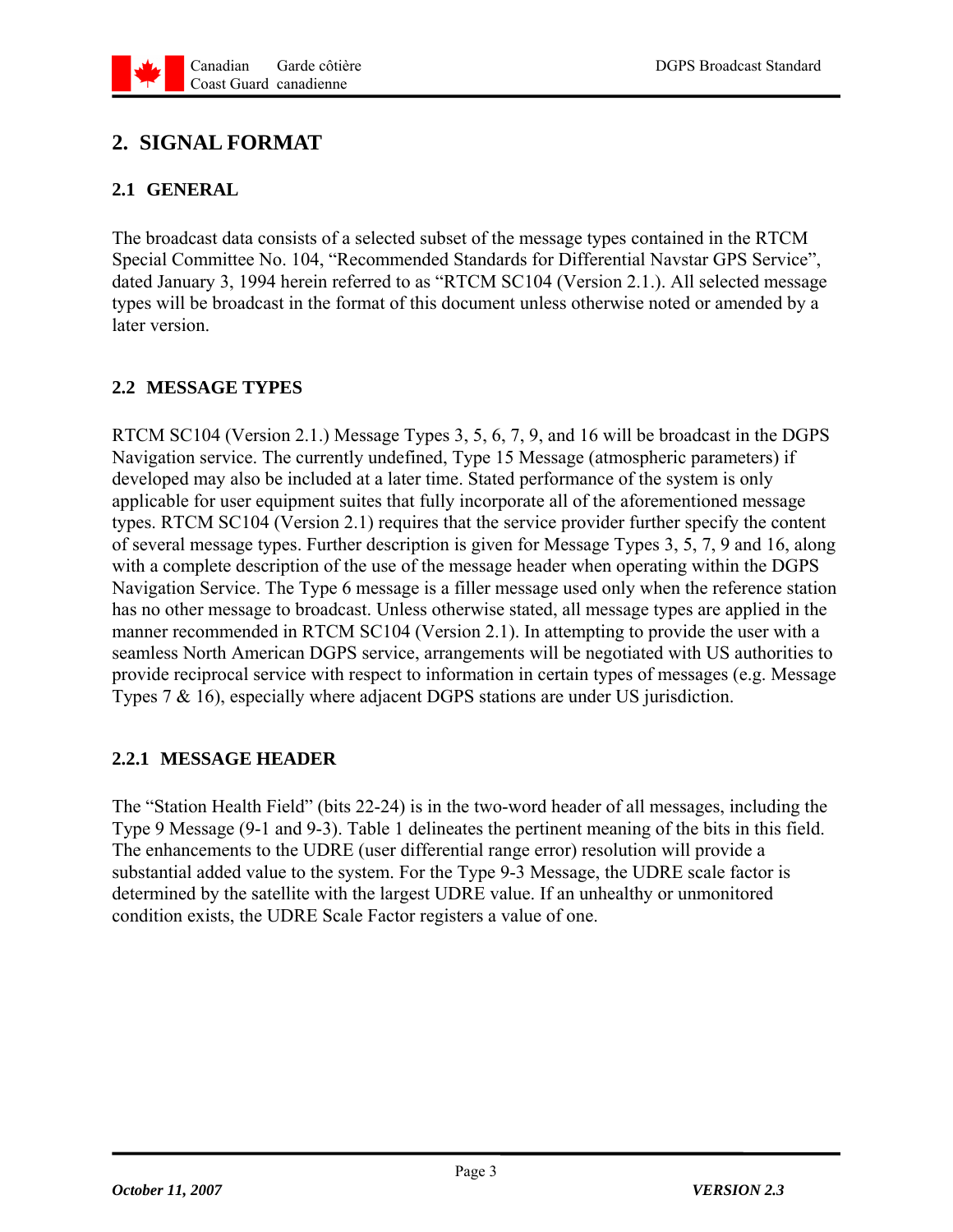| <b>CODE</b> | <b>INDICATION</b>          |
|-------------|----------------------------|
| 111         | UNHEALTHY BROADCAST        |
| 110         | UNMONITORED BROADCAST      |
| 101         | UDRE SCALE FACTOR $= 0.10$ |
| 100         | UDRE SCALE FACTOR $= 0.20$ |
| 011         | UDRE SCALE FACTOR $= 0.30$ |
| 010         | UDRE SCALE FACTOR $= 0.50$ |
| 001         | UDRE SCALE FACTOR = $0.75$ |
|             | UDRE SCALE FACTOR $= 1.00$ |

Table 1 Message Header Station Health Field

#### **2.2.2 TYPE 3 MESSAGE**

A Type 3 message contains information on the identity and surveyed position of the active reference station in the DGPS station. Two reference stations are provided in a DGPS station (dual redundancy). At any given time one will be on air and the other will serve as a "hot standby". In the event of a reference station changeover, the position coordinates which are broadcast in the Type 3 Message will change to reflect the other reference station surveyed position and its identity. The Type 3 Message will contain NAD 83 coordinates since this system is the only one in North America that can take advantage of the centimeter resolution provided in this message.

#### **2.2.3 TYPE 5 MESSAGE**

This message type will notify the user equipment suite that a satellite that is deemed unhealthy by its current navigation message is usable for DGPS navigation. This is accomplished by the setting of the "Health Enable Function" in the Type 5 Message by the reference station in order to indicate this condition. An example of this situation is a slowly drifting satellite clock that may render a satellite unhealthy for GPS use, but would be correctable by the reference station for DGPS use. The user equipment suite should not use an unhealthy satellite unless a Type 5 Message allowing the use of an unhealthy satellite was received within the last thirty minutes. If the most recent Type 5 Message received does not indicate that an unhealthy satellite can be utilized, then the use of that satellite should be discontinued if it were being used earlier (i.e. via a previous Type 5 Message).

#### **2.2.4 TYPE 7 MESSAGE**

A Type 7 Message provides information of its broadcasting DGPS station and the other two or three adjacent DGPS stations. Where adjacent stations are under US jurisdiction, appropriate arrangements will be made to provide reciprocal information. The user equipment suite should update its internal almanac immediately as new information is received. Nonvolatile memory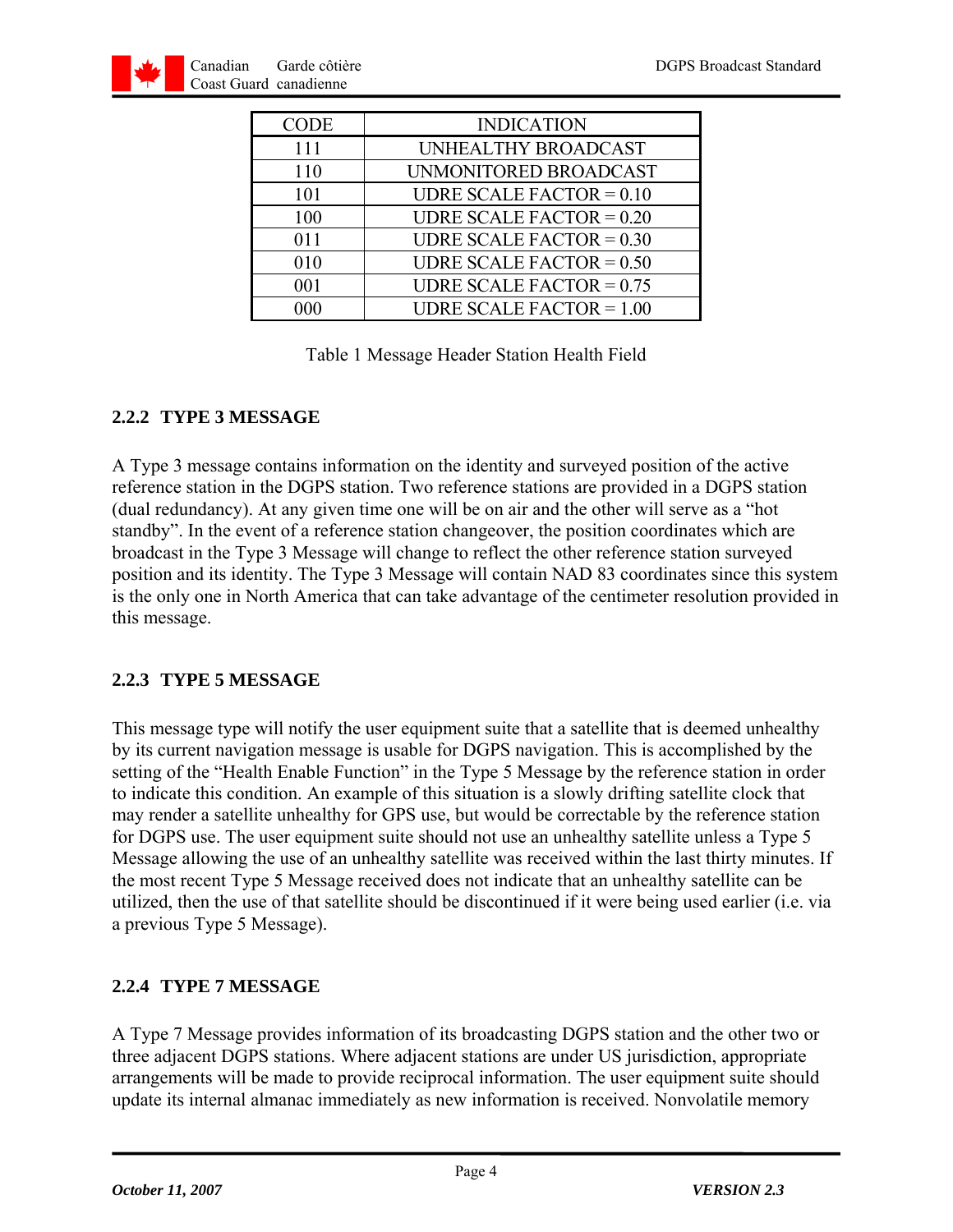should be employed to store the internal almanac. When a broadcast becomes unhealthy or unmonitored in a DGPS coverage area, the Type 7 Message will be set to indicate the subject condition. Upon receiving the next Type 7 message*, the* user's equipment suite should immediately update its internal almanac**.** Additionally, the user equipment suite is immediately notified by means of the station health status indicator contained in the second word of the universal message header. The user should be able to view the contents of the current Type 7 Message in order to obtain information on coverage areas that may soon be entered.

#### **2.2.5 TYPE 9 MESSAGE**

Due to the advantages of greater impulse noise immunity, lower latency and a timely alarm capability, the Type 9 Message has been selected for broadcasting pseudo range corrections instead of the Type 1 Message. Two methods of transmitting the Type 9 message are possible.

#### **2.2.5.1 TYPE 9-3 MESSAGE**

The first method of broadcasting PRC's (Pseudo range Corrections) is based upon "Three-Satellite Type 9 Messages" This is denoted as "Type 9-3" Messages. In this method all satellites for which corrections are broadcast are assigned to either three satellite Type 9 Messages or to a remainder message of either one or two satellites. The transmission rate could be at either 100 or 200 bps. For example, the pseudo range corrections for eight satellites will consist of three Type 9 Messages, two with 3 satellites and one with two satellites. An equal number of corrections are broadcast for each satellite. In order to optimize use of the UDRE Scale Factor in the message header, satellites will be grouped in messages by their UDRE values. At a transmission rate of 200 bps this represents a minimum of a forty percent reduction in message loss as compared to a Type 1 Message under high noise conditions broadcast at the same bit rate. The relative latency of the different PRC message types is illustrated in Figure 2 note that since the corrections can be applied as soon as the parity is verified for the words that contain a given correction, the latencies in Figure 3 are the maximum latencies. PRC accuracy is for the most part a function of the latency of the Range Rate Correction (RRC) since it is the only PRC component in which the error is a function of time. The error of the PRC  $(t_0)$  term is fixed at the time of measurement and any errors that result from its propagation are a function of RRC accuracy. Figure 3 illustrates an additional advantage of the Type 9 Message - the phasing of the PRCs. When the latency for certain satellites is nearing its maximum the latency for others is very low. This provides a built-in immunity factor to high pseudo range accelerations on one or more satellites. The potential to weight pseudo ranges on the basis of latency is readily apparent and should be beneficial to the user.

This method of transmitting a Type 9 message at 100 bps and 200 bps will be used for the standard and enhanced/multiple coverage areas respectively.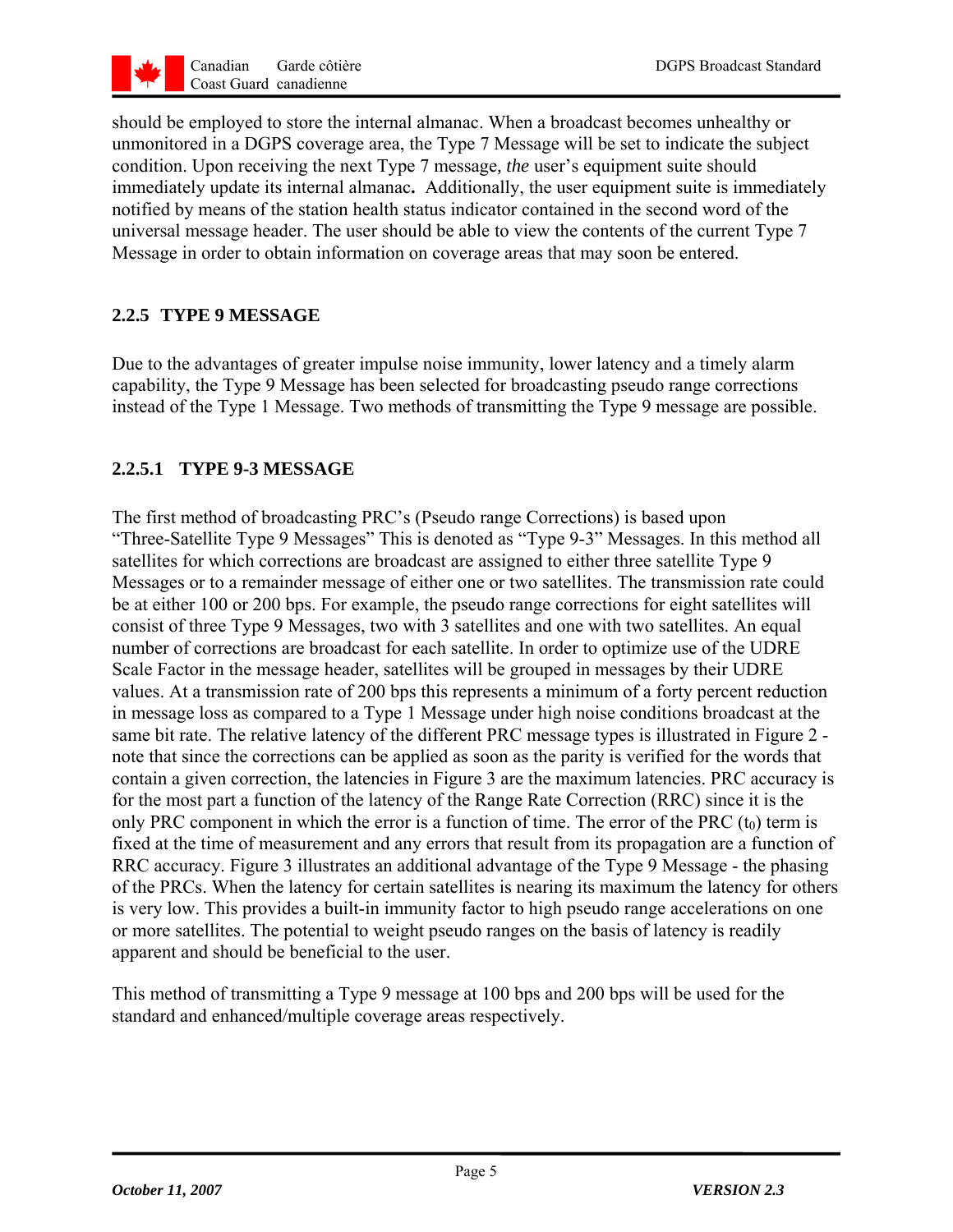

Figure 2 PRC Latency for Type 1 and Type 9-3 Corrections



Figure 3 PRC Latency for three 9-3 Messages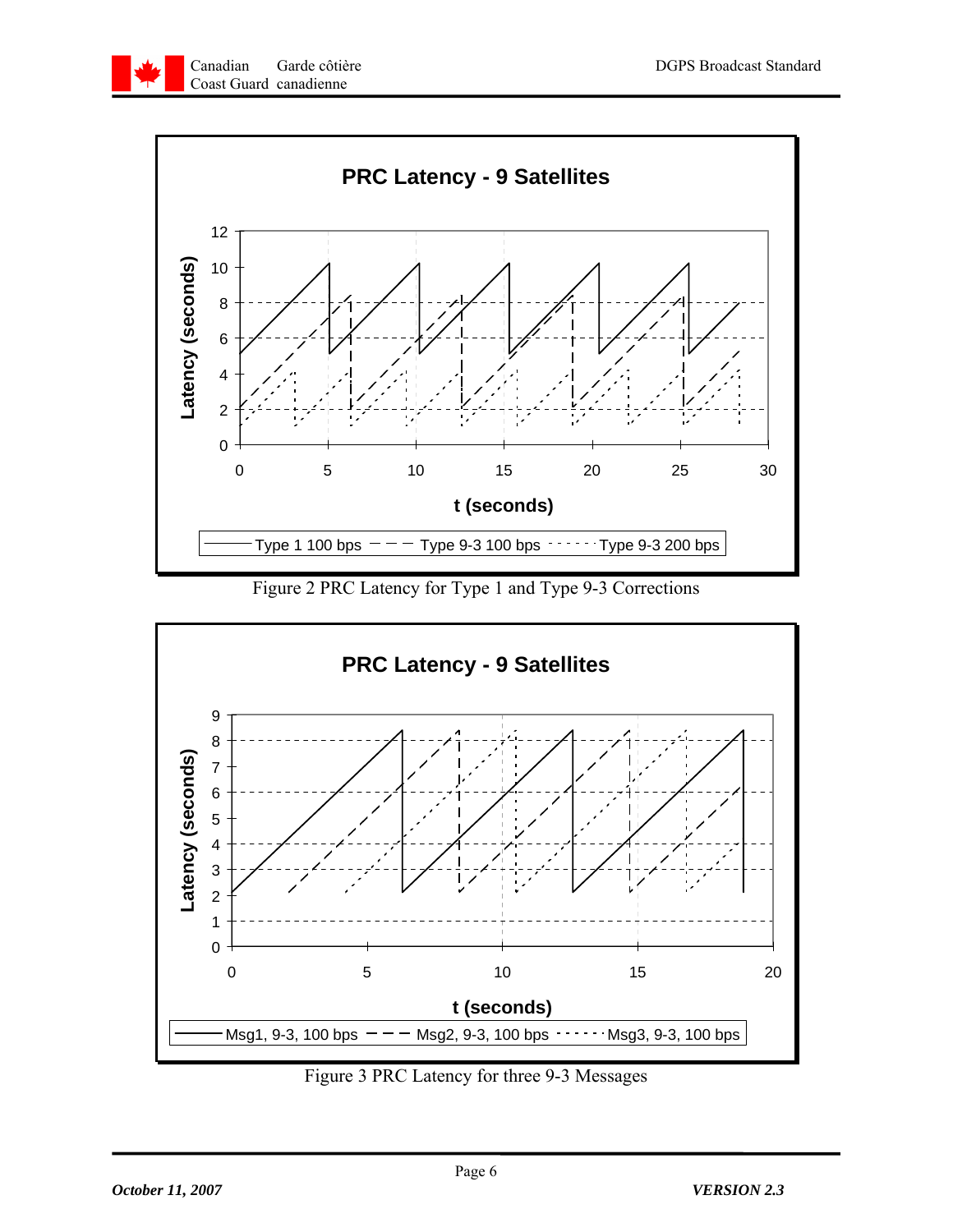#### **2.2.5.2 TYPE 9-1 MESSAGE**

The second method of broadcasting pseudo range corrections is to broadcast individual Type 9 Messages for each satellite at a transmission rate of 50bps. This message is referred to as the "Single Satellite Type 9 Message" and is denoted in this document as the "Type 9-1 Message". A high level of impulse noise immunity is achieved by this technique that will extend the effective range of the broadcast. Lower transmission rates such as 50 bps could not be used at this time because of the need to meet the time to alarm requirement due to the length of the PRC Messages. An equal number of corrections are broadcast for all satellites regardless of their pseudo range rates or accelerations

| Method | Message Type | Data Rate | Trans. Rate |
|--------|--------------|-----------|-------------|
| l a    | Type $9-3$   | 200 bps   | 200 bps     |
|        | Type $9-3$   | 100 bps   | 100 bps     |
|        | Type $9-1$   | 50 bps    | 50 bps      |

Table 2 summarizes the above mentioned methods of Type 9 message transmission.

Table 2 PRC Message Broadcast Parameters

Since each Type 9 Message contains the freshest possible corrections, the corrections contained in each and every Type 9 Message are computed at different times (i.e. computed at the latest possible time before broadcast). The user equipment suite can mix corrections that may have been computed up to 30 seconds apart, thus the reference station should utilize a highly stable frequency source, within one part in  $10^{-11}$  (30 second Allan Variance). The use of a highly stable frequency reference and a tightly controlled clock provides the additional benefit of allowing corrections for each satellite to be applied as they are received, as long as the parity for both of the words which contain a given correction is verified. This capability should be implemented for the Type 9 Message in all user equipment suites. Generally, the Reference Station clock will be within 100 ns of GPS time. Clock stability is of far greater priority then absolute time accuracy since PRC's are generated relative to each other for a given Reference Station.

The shorter message length and greater frequency of preambles provided by the Type 9 Message result in a substantially improved impulse noise performance as compared with the Type 1 Message. The higher rate of preambles allows a much faster re-synchronization, especially during high noise periods. As previously discussed, even in low noise conditions the Type 9-3 Message provides a lower latency than the Type 1 Message, making it advantageous when operating with a low data rate as well as in high noise environments. This is especially useful since the position error growth due to latency is non-linear.

If a satellite suddenly becomes unhealthy when in use by a given reference station the PRC  $(t_0)$ and the RRC are set to predefined values as delineated in RTCM SC104 (Version 2.1) that designate this condition.

.

 $\overline{a}$ 

<sup>&</sup>lt;sup>1</sup> May be used if SA is permanently discontinued by US authorities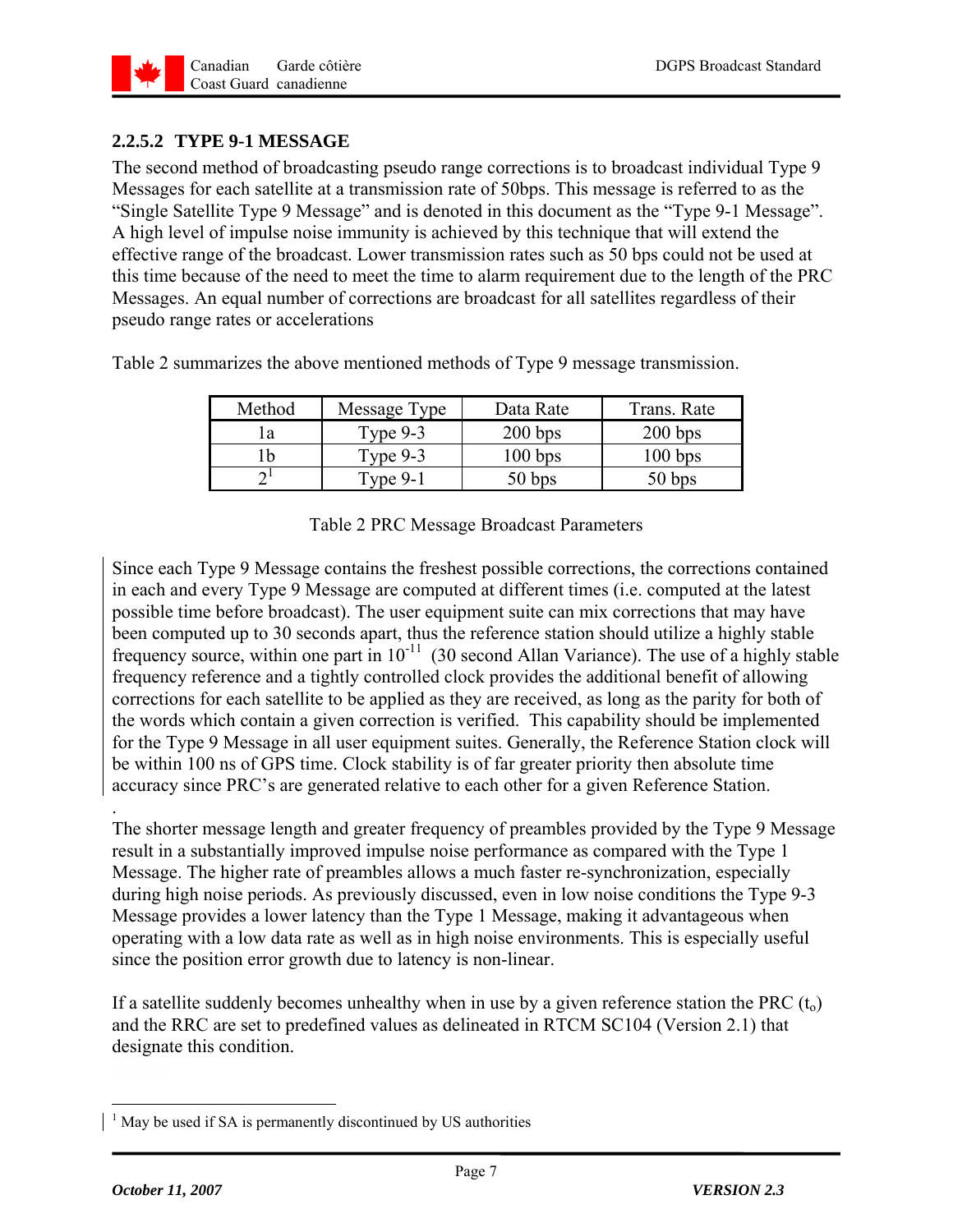#### **2.2.6 TYPE 16 MESSAGE**

The Type 16 message will be utilized as a timely supplement to the notice to mariners or shipping, regarding information on the status of the local DGPS service that is not provided in other message types. Additionally, the Type 16 Message may provide limited information on service outages in adjacent coverage areas or planned outages for scheduled maintenance at any broadcast site. In order to keep data link loading to a minimum, Type 16 Messages will contain only system information that is crucial to the safety of navigation. Any broadcast of the Type 16 Message will not exceed 4.8 seconds. At 200 bps this translates into 32 words that allow a maximum 90 characters after accounting for the message header. The Type 16 Message is not intended to act as a substitute for the notice to mariners, even though it pertains to DGPS information. Type 16 Messages will be utilized to alert the user of an outage condition for which a broadcast in an adjacent coverage area may be unhealthy, unmonitored, or unavailable. This information would be useful to the mariner who is planning a transit through an affected area or whose equipment suite is presently incapable of automatic selection from the beacon almanac. Further details of an outage condition can be derived from the Type 7 Message for route planning purposes.

*The capability of the TYPE 16 message to inform the mariner of the adjacent coverage areas is not currently implemented. Full capability will be available when the full networking capability is implemented (see also section 4.2).* 

#### **2.2.7 MESSAGE SCHEDULING**

The routine data stream will consist mainly of message types 3, 7, & 9 and broadcast of message types 5, 6 and 16 will be on an exceptional basis. Due to the advent of continuous tracking receivers the Type 2 Message is no longer required and its use would only serve to increase the latency of the broadcast. For each new Issue of Data (IOD) there will be a 90 second delay before the broadcast pseudo range corrections are computed with the new IOD. Ninety seconds should be more than adequate for a continuously tracking DGPS receiver, as it will be able to instantaneously read the navigation messages as they are broadcast from each satellite. Any short term blockage of a satellite at IOD, such as passing under a bridge, is compensated for by the ninety second delay. This method of handling a new IOD requires the user equipment suite to store both the new and the old IOD for the subject period. Message Types 3, 5, 7, 15 and 16 will not be broadcast within 90 seconds of each other under any circumstances.

- a) Type 3 Message: Type 3 Messages will be broadcast at fifteen and forty-five minutes past the hour.
- b) Type 5 Message: If an unhealthy satellite is deemed usable for DGPS, a Type 5 Message will be broadcast at fifteen minute intervals beginning at five minutes past the hour. If an unhealthy satellite that was deemed usable is later deemed unusable the reference station will no longer broadcast corrections for the subject satellite.
- c) Type 7 Message: A routine Type 7 Message will be broadcast at ten minute intervals beginning at seven minutes past the hour. Special Type 7 Messages will be broadcast as soon as possible, subject to the other scheduling constraints, when the status of a beacon in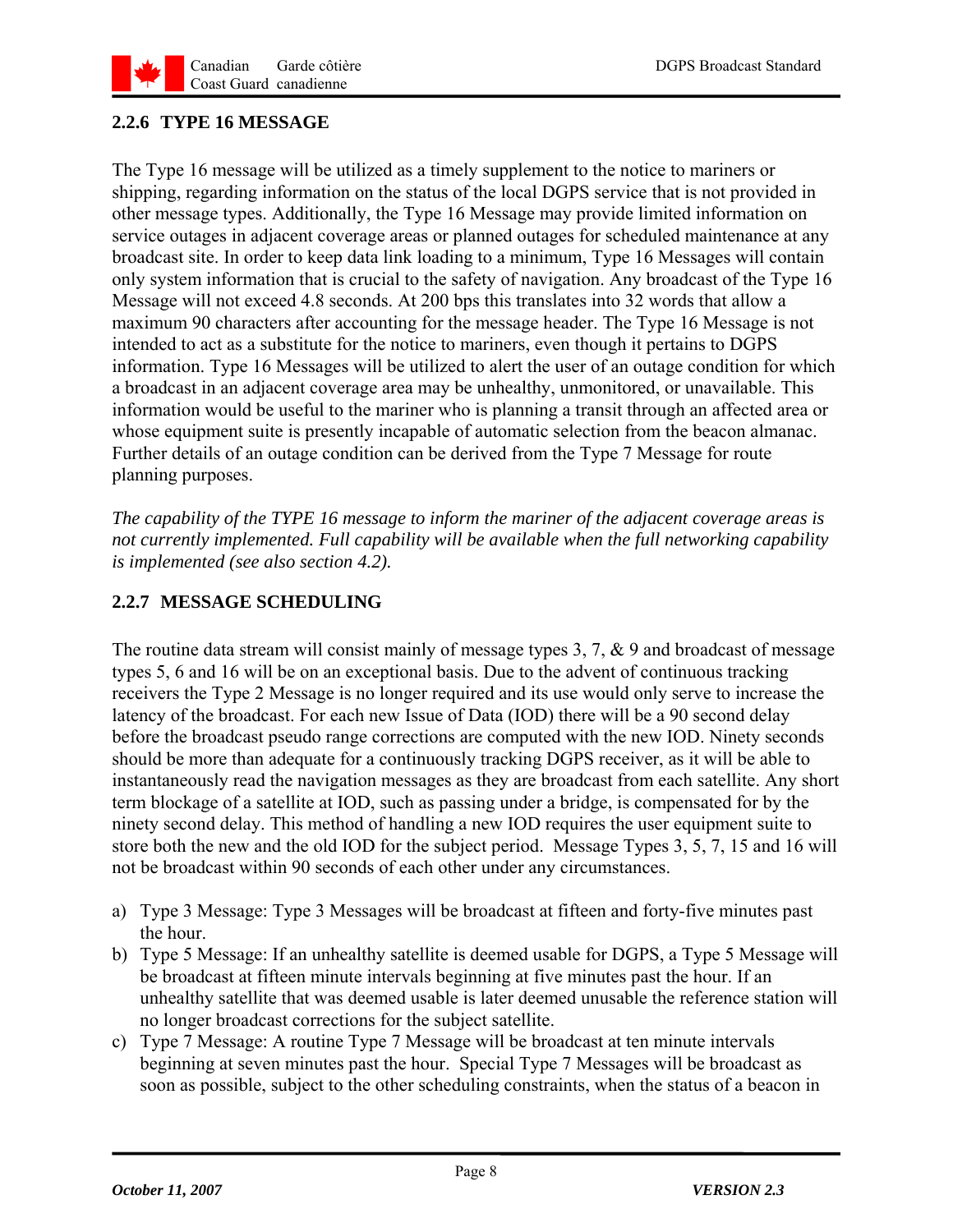the almanac changes. This will aid the user equipment suite in its choice of the proper beacon.

- d) Type 9 Message: Pseudorange corrections will be broadcast only for satellites at an elevation angle of 7.5 degrees or higher through use of the Type 9 Message. The official GPS coverage is based on elevation angles of ten degrees or higher. Satellites at elevation angles lower than 7.5 degrees are adversely affected by spatial decorrelation, multipath, and minimal processing time between acquisition and actual use. The level of 7.5 degrees is identical to that recommended by RTCA Special Committee 159. Corrections for all satellites in view above the mask angle will be broadcast. Positioning users of the system who are interested in achieving the highest accuracy level possible should use a higher mask angle in order to avoid the more pronounced atmospheric effects associated with satellites at low elevation angles. When a reference station drops a satellite it will broadcast an indication to the user equipment suite to stop applying corrections for that satellite to its navigation solution (see paragraph 4.1 for details).
- e) Type 16 Message: This message type will be broadcast as deemed necessary but within strict limits. The interval between successive Type 16 Messages will be no less than three minutes.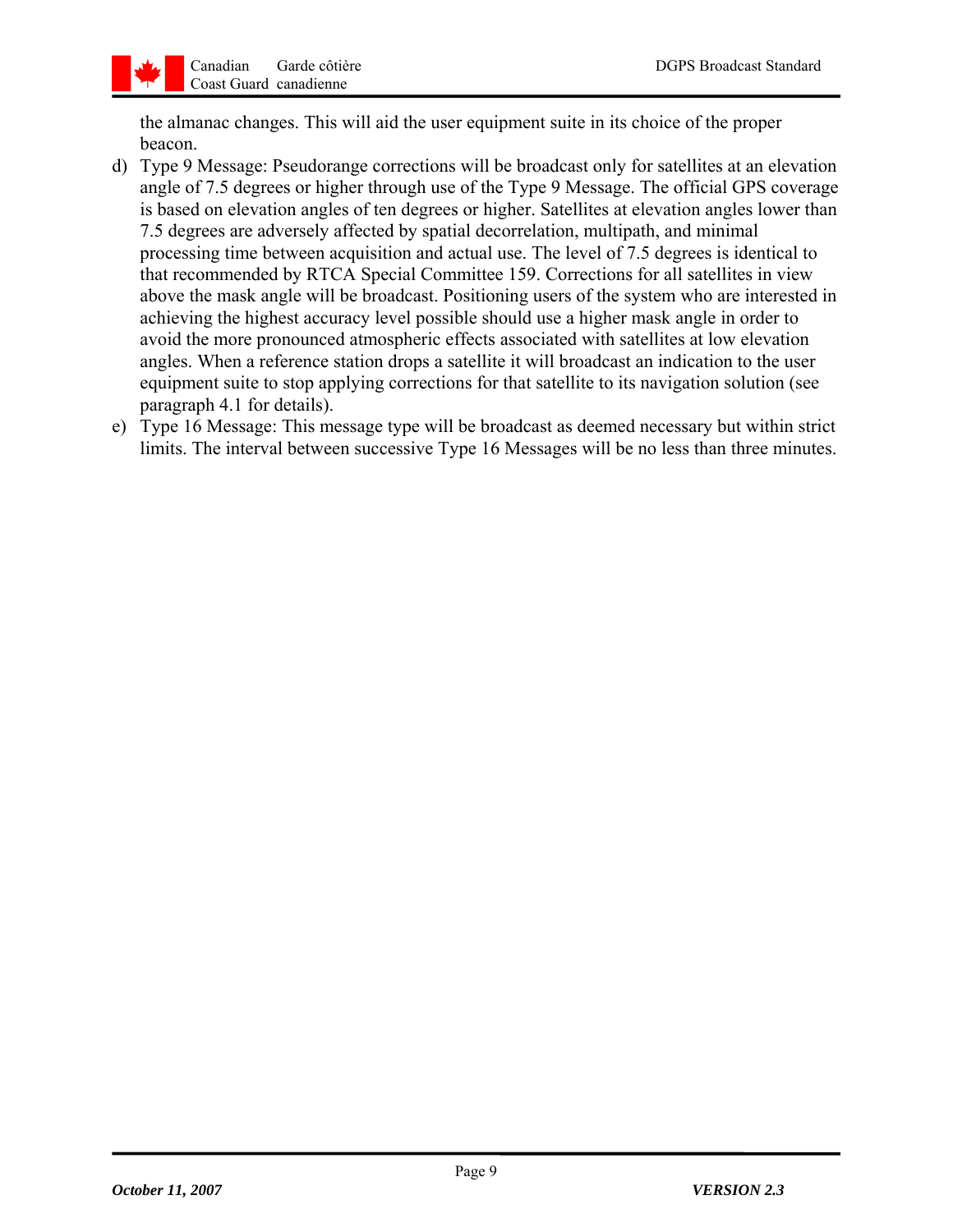### **3. SYSTEM PERFORMANCE**

#### **3.1 ACCURACY**

The position accuracy of the DGPS Service will be 10 meters (95% of the time), or better in all specified coverage areas for suitable user equipment (assuming the full 24 GPS satellite constellation and a HDOP < 2.3). As the DGPS Reference Station surveyed antenna position is referenced to the NAD 83 Coordinate System, the user's differentially determined position solution is inherently transformed into the NAD 83 Coordinate System. The user equipment suite need not perform any datum conversion from WGS-84 when working with NAD 83 Charts within the service area.

#### **3.2 AVAILABILITY**

A satisfactory DGPS broadcast is defined as one that is

- a) healthy<sup>2</sup>,
- b) the PRC time out limit for at least four satellites has not been reached, and
- c) the DGPS Station ID number checks out against that in the beacon almanac.

A user is primarily concerned with being able to receive a satisfactory DGPS broadcast with minimal disruption. Known as user availability, this parameter is a function of three components:

- a) the reliability of the DGPS station;
- b) the effect of atmospheric noise preventing user equipment from receiving an otherwise healthy DGPS broadcast.
- c) whether a user is in a standard/enhanced coverage or in a multiple coverage area.

The first component of user availability depends on the reliability of the entire set of DGPS broadcast station equipment (see Figure 2). Known as broadcast reliability, it is specified to be at least 99.7 % (see the DEFINITIONS Section A.2 for an elaboration of this term.). A user may view this reliability as the probability that the DGPS broadcast is providing healthy DGPS corrections at a specified power when a user selects that particular broadcast.

The second component of user availability is called broadcast availability. As atmospheric noise varies over time and region, modeling to derive signal availability's at the various DGPS broadcast station sites using CCIR noise figures is used. This process also estimates the required effective radiated power for each radiobeacon transmitter and the coverage region in which this

 $\overline{a}$ 

 $2^2$  A DGPS broadcast is considered to be healthy if it meets the following requirements:

a) The protection limit has not been exceeded.

b) The broadcast is monitored.

c) The RS receives a correct RS ID

d) The IM position error is within the position threshold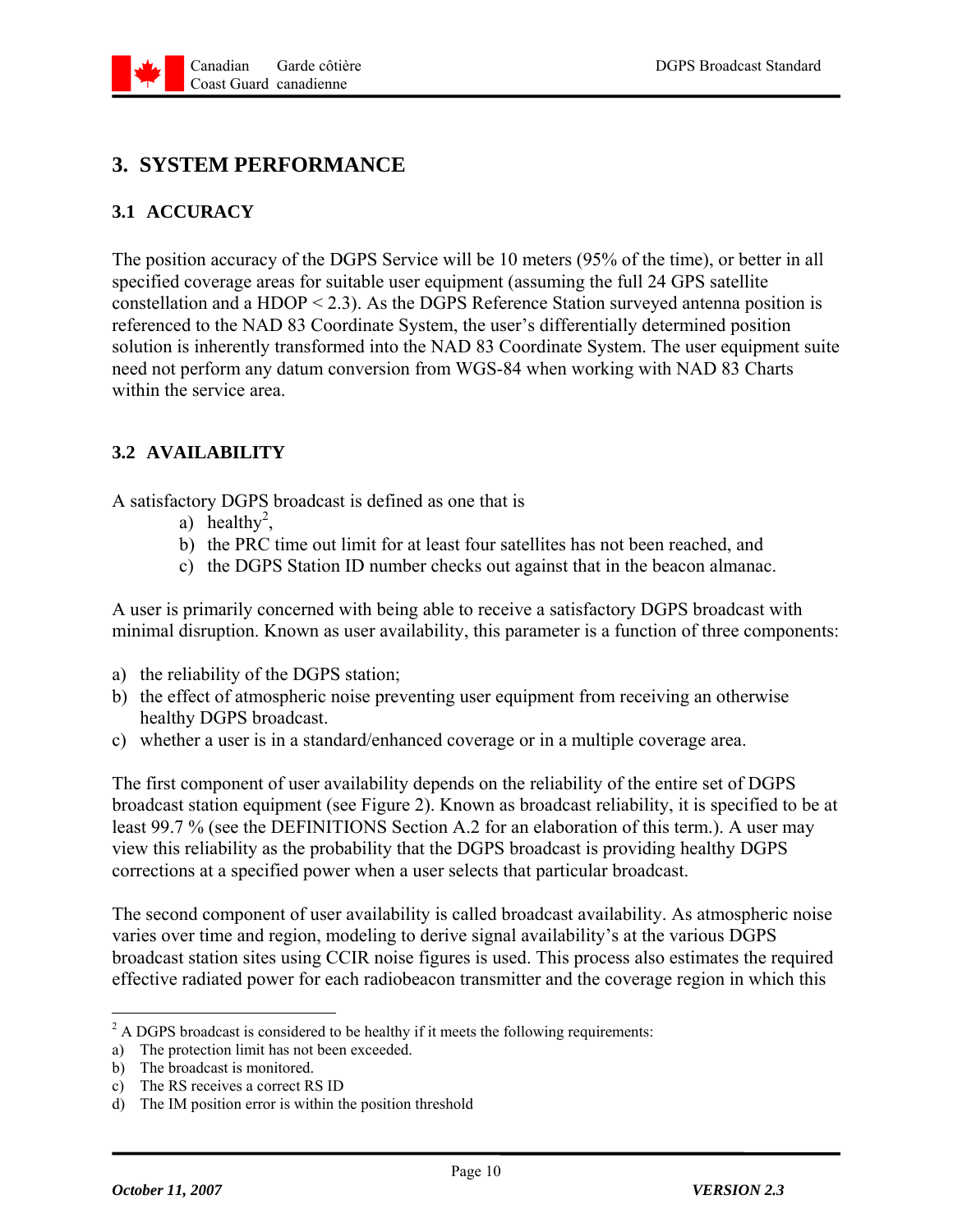availability is assured (see DEFINITIONS Section A.2 for details and related paragraph 3.4 for definition of broadcast coverage). Broadcast availability will be at least 99% at the edge of the advertised coverage area for a DGPS station.

The third component will provide the best service availability since service will still be available from an alternate DGPS station in the event of a total DGPS station failure.

Prolonged empirical DGPS data collection and operational experience will be needed in order to arrive at an accurate user availability figure.

#### **3.3 DGPS BROADCAST STATION DESIGN**

Redundancy of equipment is provided in order to attain the 99.7 % equipment reliability (see Figure 4). Figure 4 is a representative DGPS Station configuration.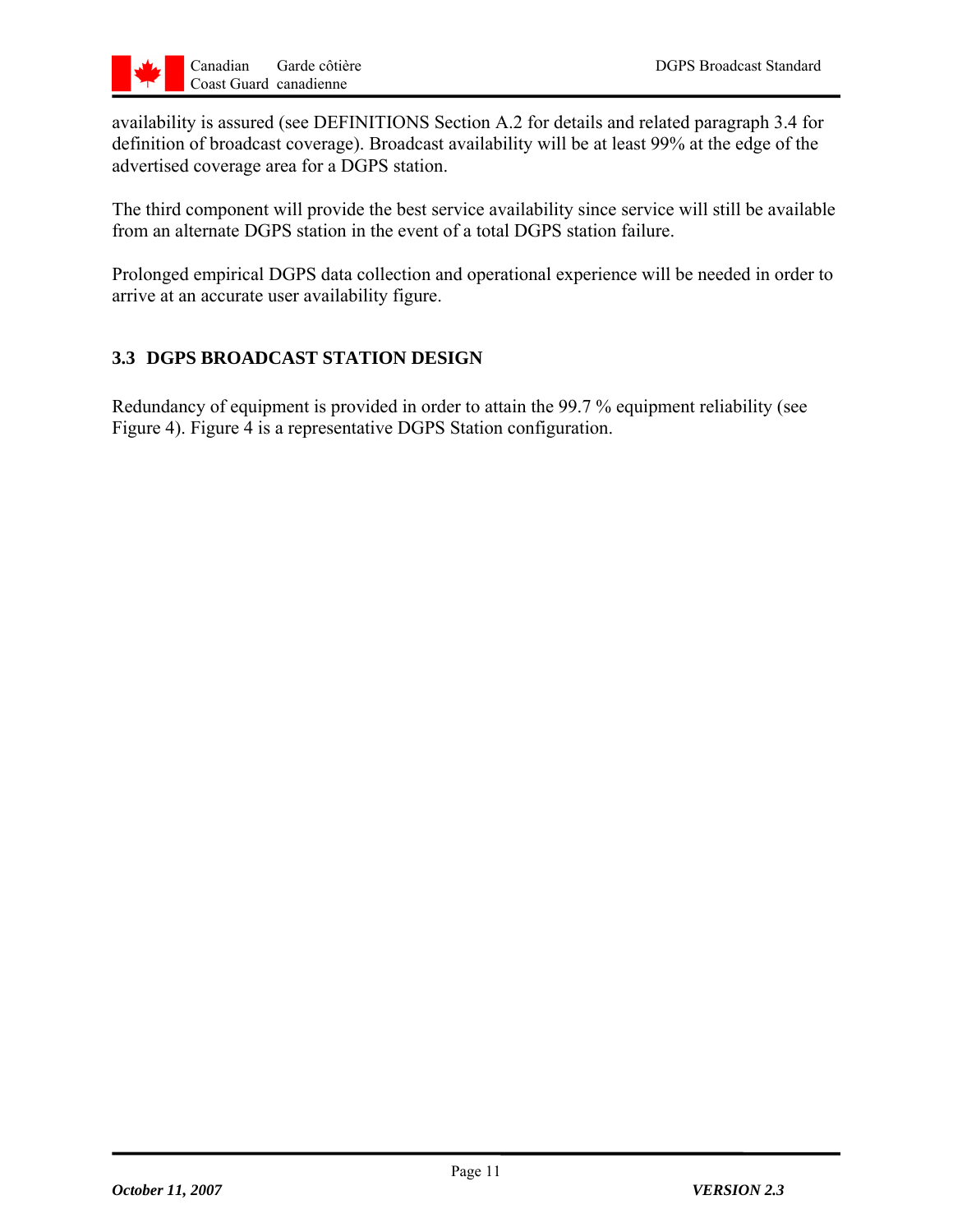

Figure 4 DGPS Station Block Diagram

The Reference Station (RS) and Integrity Monitor (IM) operate autonomously. In the event of a RS or IM malfunction, the redundant equipment should come on line either through the control station (CS) or by commands from the control monitor (CM). Restoration of DGPS signal transmission in the latter case will take longer as it requires operator instructions.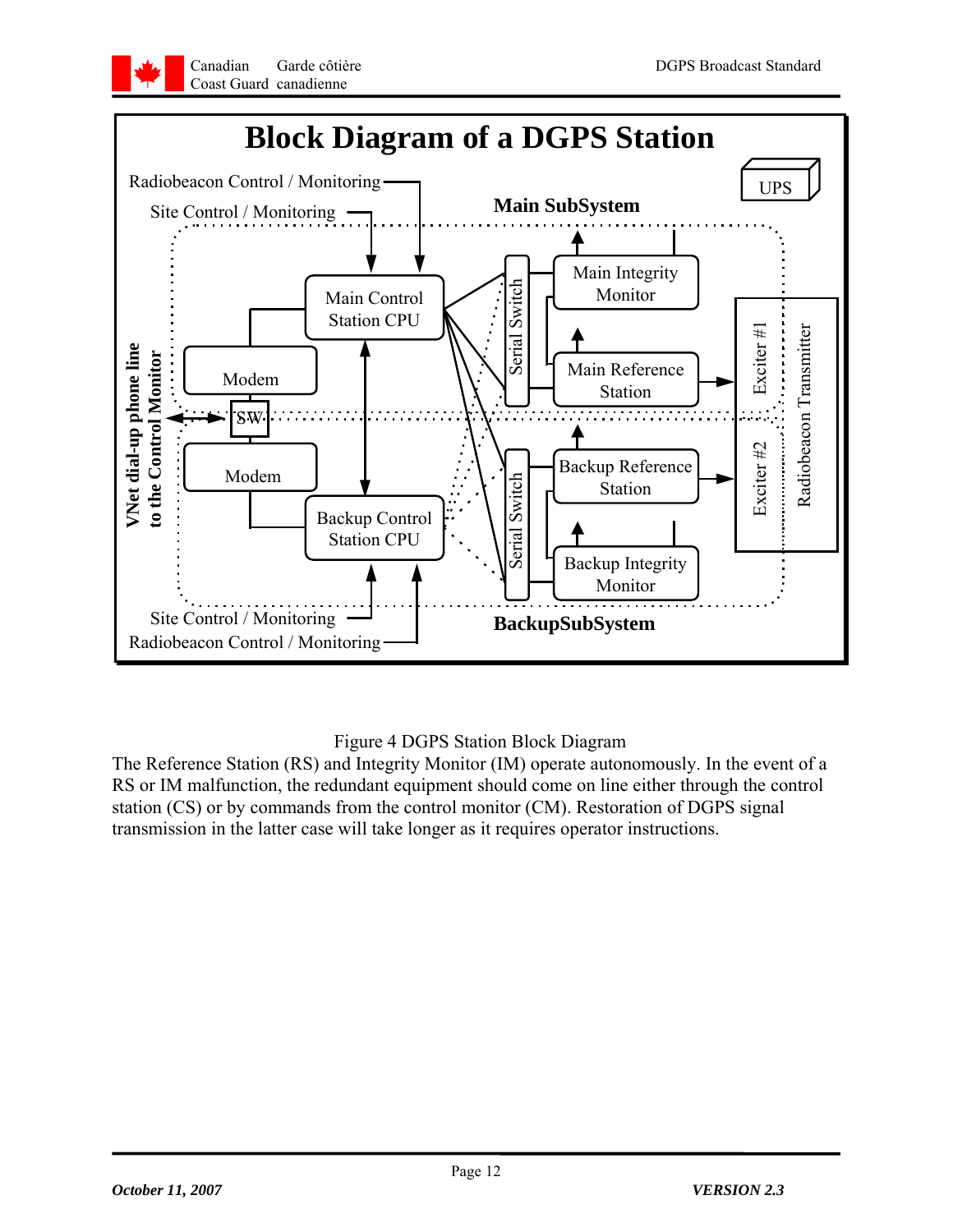#### **3.4 DGPS BROADCAST COVERAGE**

DGPS coverage performance is adversely affected by atmospheric and man-made noise that falls within the radiobeacon's bandwidth. Experience has shown that the noise level in inland areas is considerably higher than in offshore areas. Therefore, two levels of advertised coverage are provided:

> **Offshore Coverage**: The service area of each DGPS broadcast will be defined as the area within which the DGPS signal strength is at least  $75 \mu v/m$  or signal availability is at least 99% in average yearly noise conditions, whichever is the more stringent criteria.

> **Inland Coverage:** The service area of each DGPS broadcast will be defined as the area within which the DGPS signal strength is at least  $100 \mu v/m$  or signal availability is at least 99% in average yearly noise conditions, whichever is the more stringent criteria.

DGPS signal levels may be reduced locally within an advertised coverage area because of obstructive terrain such as fiords and bridges. As long as the receiver continues to track and properly decode the DGPS correction data in the reduced signal, the user receiver position output will not be adversely affected.

All Canadian radio beacons broadcast at 200 bits per second, regardless of whether they provide inland or offshore coverage.

Overlapping coverage from adjacent Canadian and American radiobeacons is available in many areas.

See the Fisheries and Oceans publications (DFO 5470 and 5471) - Radio Aids to Marine Documentation (RAMN) for details of the DGPS Coverage in Canada.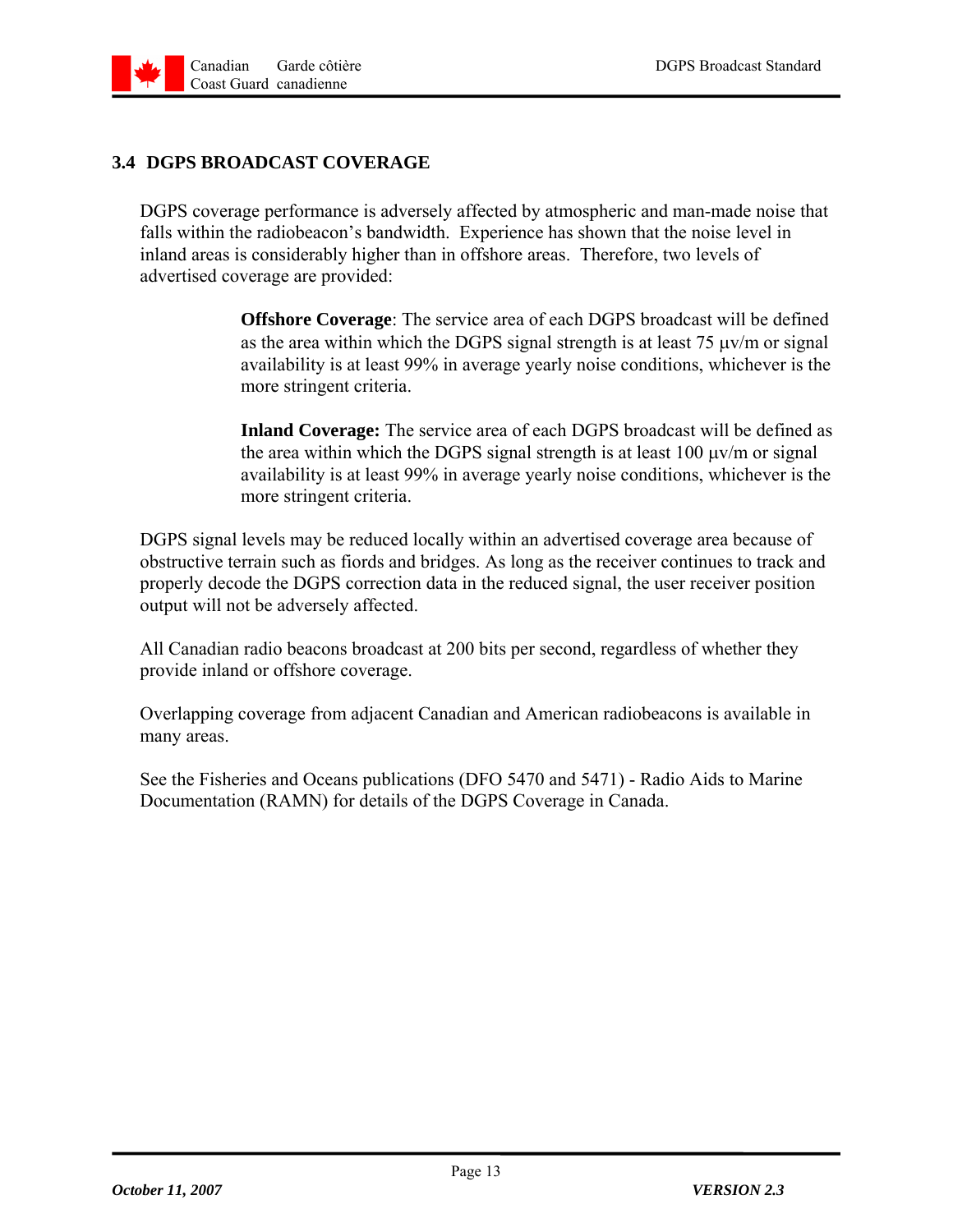### **4. SYSTEM OPERATIONS**

#### **4.1 SYSTEM INTEGRITY**

System Integrity depends on the ability of:

- a) the DGPS station to provide a satisfactory broadcast;
- b) the system to alert the user of any out of tolerance or unhealthy conditions in the DGPS corrections; and
- c) the user equipment suite to process the DGPS alarms

The reference station is augmented by a collocated integrity monitor (IM). The IM verifies the accuracy of the broadcast PRCs at the pseudorange and positional levels. The process utilized by the IM is shown in Figure 5. In essence, by knowing its own surveyed (GPS antenna) location, the IM is able to assess whether the broadcast PRCs and derived DGPS positions are within certain specified limits, and if not, will alert the 24 hour staffed control monitor (CM) and the user. As part of augmenting system integrity, the DGPS station sends routine station status messages every half hour and any alarm messages to the CM.



Figure 5 Integrity Monitor Process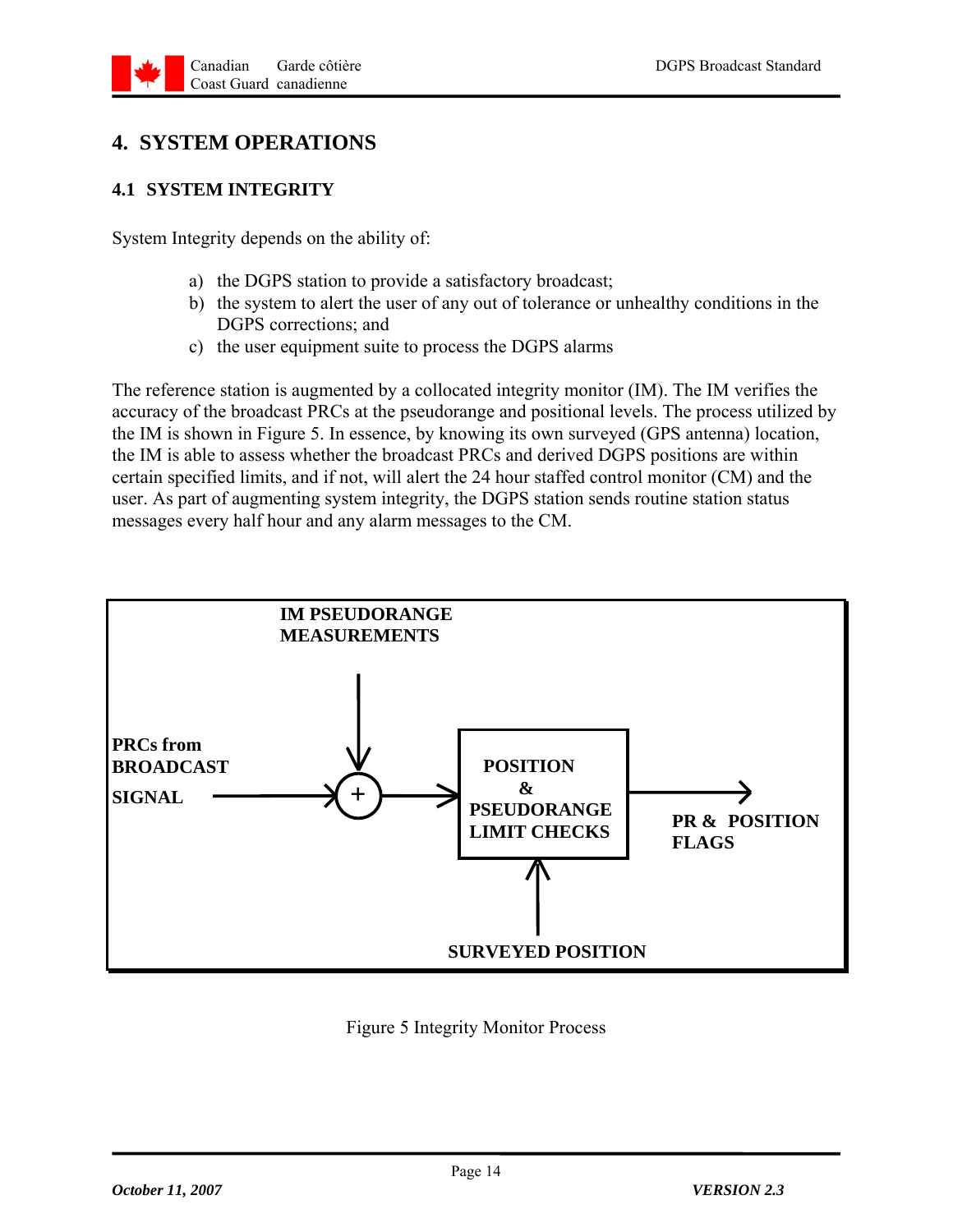The integrity monitor (IM) performs integrity verification of pseudorange and positional accuracies, and takes appropriate action as described below:

- a) if the pseudorange residual is high, a pseudorange alarm is broadcast by the setting of the PRC (to) Field to a value of binary 1000 0000 0000 0000 along with the setting of the RRC Field to a value of 1000 0000. Should the user equipment suite detect either one of these settings it should immediately stop applying any PRC derived information for that satellite until the alarm condition ends. This broadcast will occur for a maximum thirty second period.
- b) for positional verification, a protection limit for the over determined (position) solution shall be set at the IM to warn the user in the event that the accuracy is out of specified tolerance. The IM utilizes the broadcast UDRE values to weight the pseudoranges in computing the over determined solution. The known position of the IM is not included in the over determined solution that it computes. If the set value is exceeded after a defined interval, the broadcast will become unhealthy. The time from when a protection limit is exceeded to when the user equipment suite/user is alarmed by the broadcast will not exceed ten seconds. This time includes the length of the longest possible message and the header of the following message. The use of the Type 9 message as the exclusive PRC message results in these low time to alarm values.

#### **4.2 DGPS SYSTEM FAILURE / DEFAULT MODE**

A system failure is said to occur when any one of the following conditions apply:

- a) unhealthy broadcast;
- b) absence of pseudo range corrections in message transmission;
- c) unmonitored broadcast (e.g. integrity monitor failure)
- d) no broadcast

Should any of the above mentioned prolonged system failure conditions occur, appropriate action will be taken by the Operator to alert the mariner. If a radio beacon is identified as being "unhealthy" or "unmonitored" over a prolonged period, this condition will be broadcast to the user as an automatic Type 16.

An RTCM Type 6 message will be broadcast when the reference station has no other message to send e.g. no Pseudo range corrections.

The Almanac of a defective station will be automatically updated upon instant recognition of an "unmonitored" or "unhealthy" indication. The updating of the adjacent station almanacs will be provided when full networking capability is implemented.

Reference station modulator failures may result in the broadcast of alternating ones and zeros, a single carrier tone, or no output at all.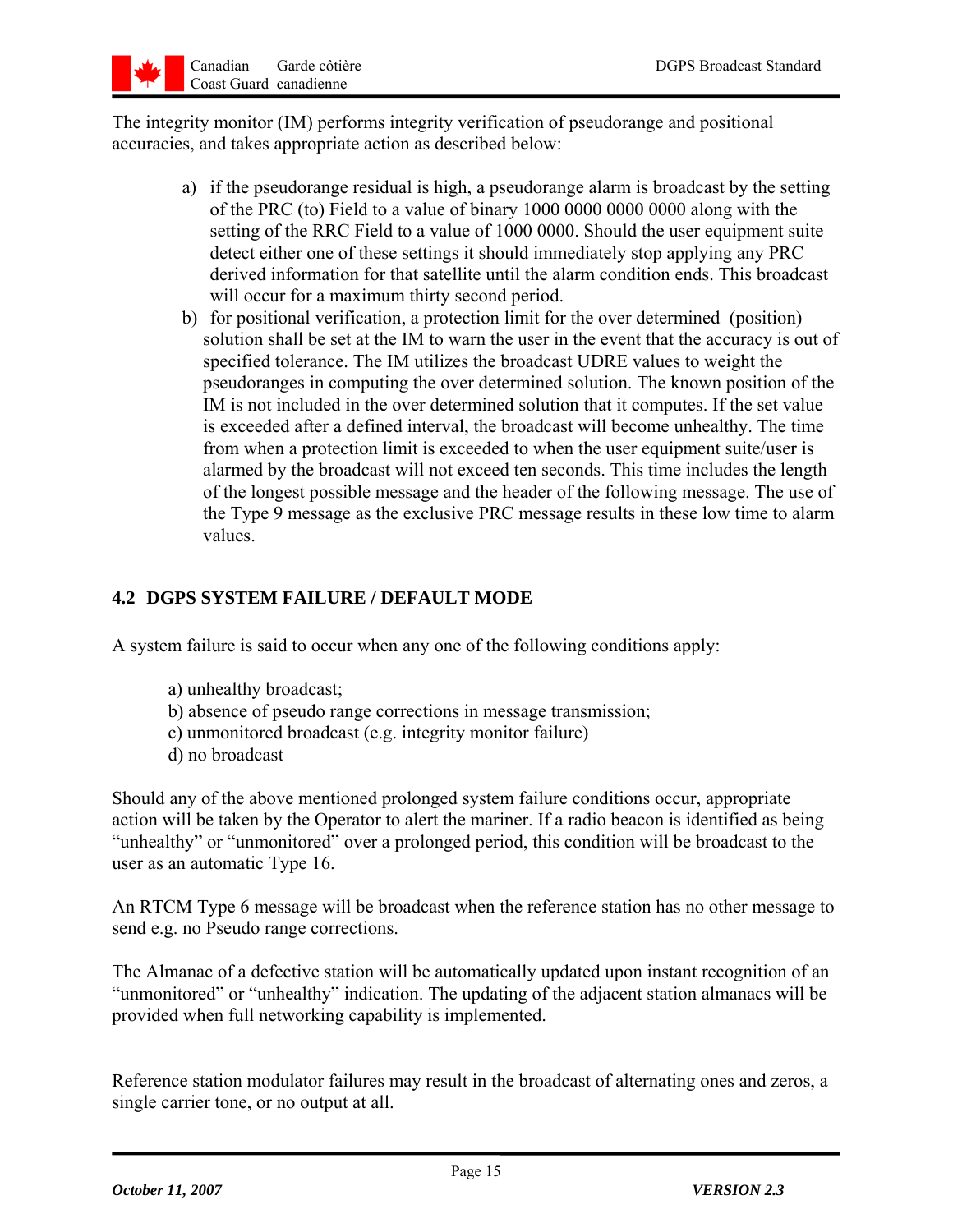If an out of tolerance condition (e.g. station is "off the air") is expected to continue for more than two hours or as advised by Marine Aids Superintendent, a "Notice To Mariners" and/or "Notice to Shipping" will be issued as appropriate.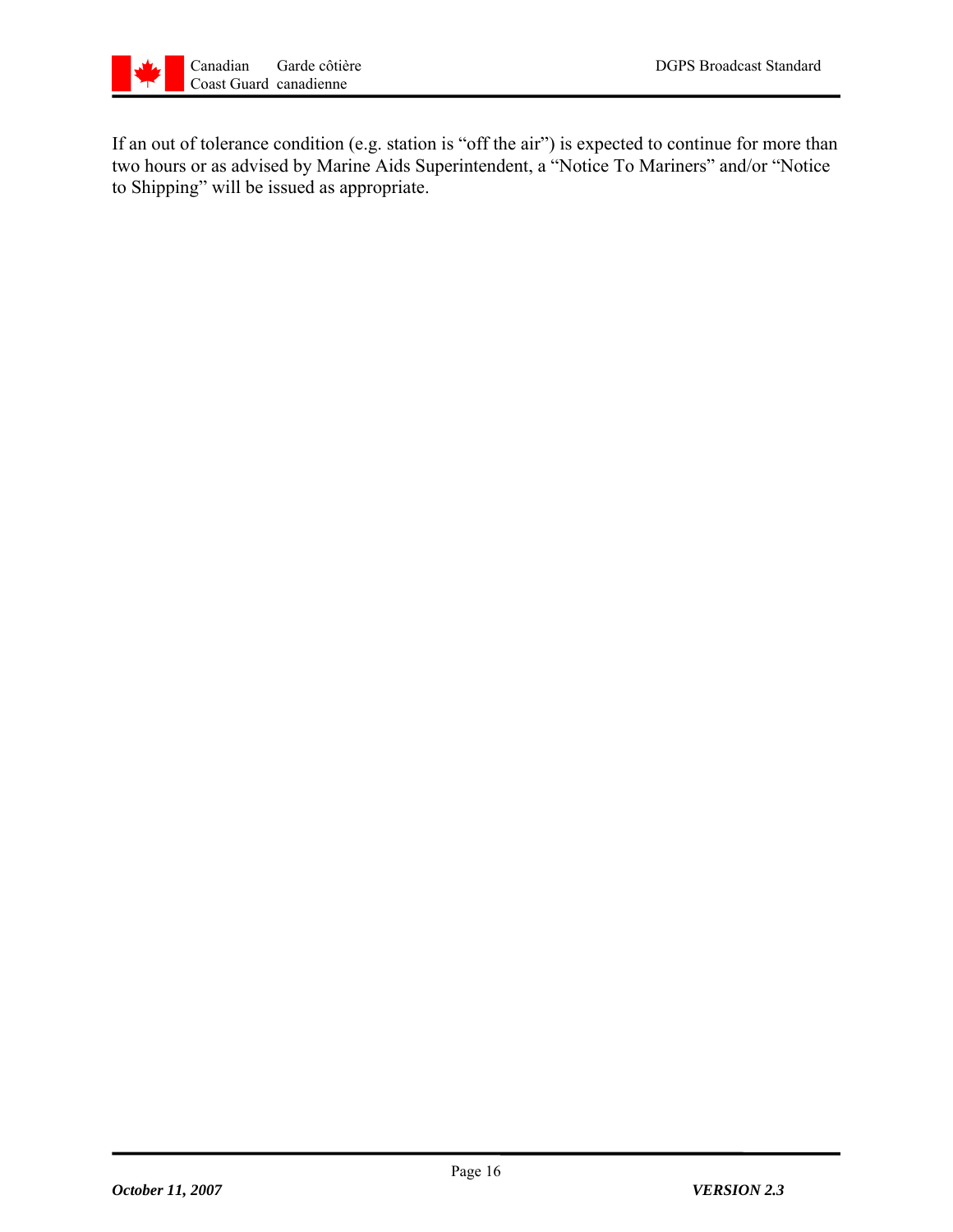## **5. USER EQUIPMENT CAPABILITIES**

In order to ensure end-to-end system integrity, the user equipment suite should have the following capabilities:

- a) receive and process all the various types of messages broadcast by the DGPS station as described in Section 2.
- b) receive and process all the various messages at 200 bps, 100 bps and 50 bps.
- c) receive and process the various messages arising from out of tolerance and alarm conditions detected at the broadcast station site as described above;
- d) alert the user for pseudo range level alarms if an inadequate satellite constellation exists at that time in that user location.
- e) alert the user when the protection limit is exceeded (see paragraph 4.1 for details);
- f) select automatically the appropriate radio beacon with priority given to proximity first and signal strength second.
- g) have a minimum of nine parallel channels to be used for GPS reception (recommended for navigation in restricted waterways); otherwise a minimum five channel receiver should be used for normal navigation;
- h) combine the UDRE values with localized error factors such as user receiver noise, interference, multipath, HDOP, and PRC latency in order to provide a confidence level about the user's displayed position;
- i) detect the absence of RTCM messages containing pseudo range corrections in the data stream and if available tune to a different marine radio beacon in advance of the "PRC Time Out Limit". The broadcast of alternating ones and zeros should not cause any false acquisitions since the subject broadcast will be listed as unhealthy by the Type 7 Message;
- j) display a textual message based on information in the header of any broadcast DGPS type message concerning unhealthy or unmonitored conditions existing at the reference station. Additionally, unhealthy or unmonitored conditions should cause a visual alarm to activate;
- k) Type 16 messages should also be treated in the same manner as in j);
- l) if a marine radiobeacon is utilized beyond 260 nautical miles the user equipment suite should display this condition in order to indicate that additional unaccounted for error components are present. The use of the broadcast signal beyond its specified range is further discussed in Section 7;
- m) retain the ability to process Type 9-1 messages at 50 bps rate in the event that SA is withdrawn permanently;
- n) retain the ability to process Type 1 messages in the event that SA is withdrawn permanently;
- o) discard all pseudo range corrections from the previous broadcast when switching broadcasts before utilizing any pseudorange corrections from the new broadcast
- p) immediately stop applying any PRC derived information for a satellite until the alarm condition ends, when any pseudorange alarm messages are received from the DGPS station. This is accomplished by the setting of the PRC  $(t_0)$  field to a value of binary 1000 0000 0000 0000 and the RRC field to a value of 1000 0000;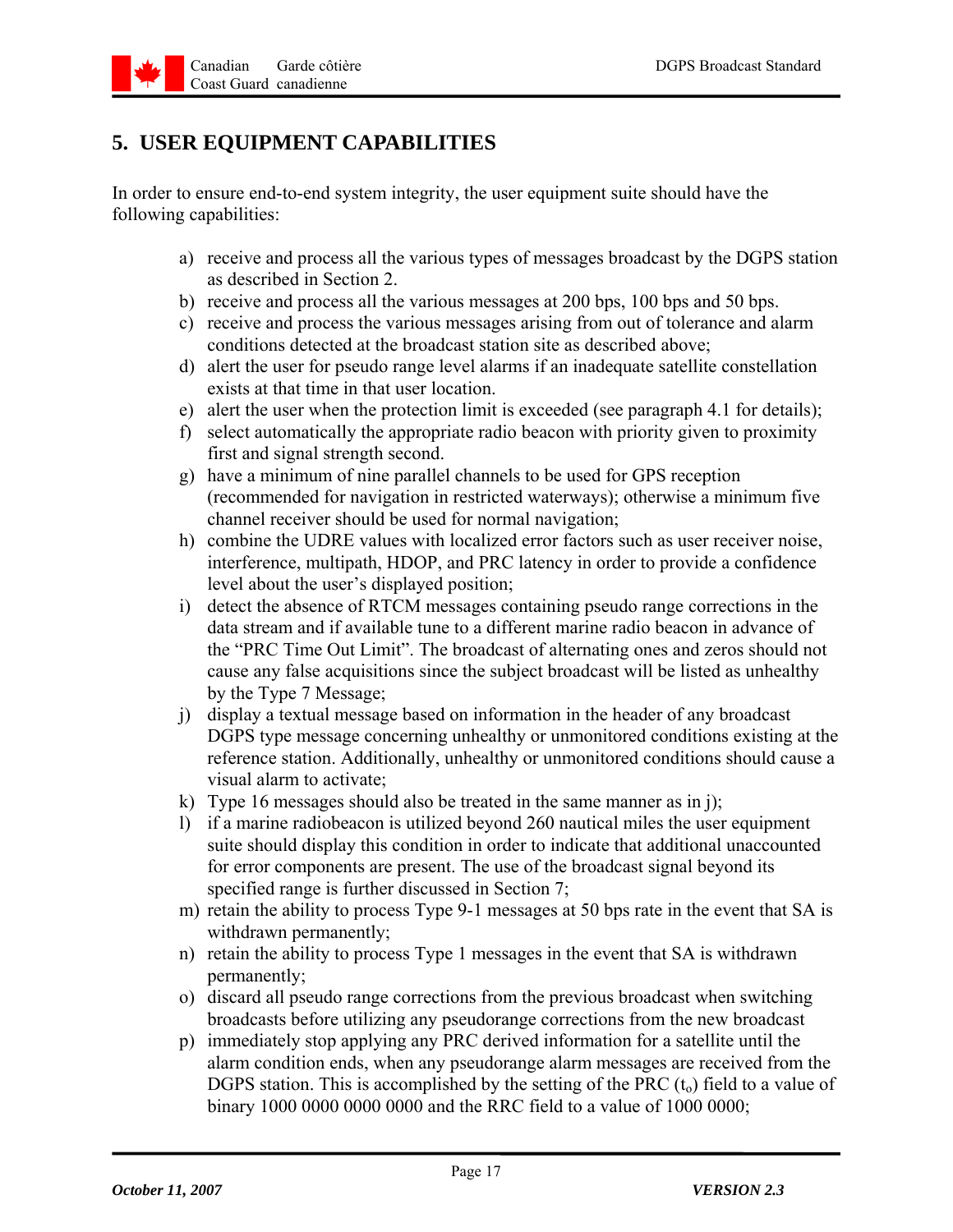- q) alert the user of positional alarms generated by the DGPS station due to a lack of healthy pseudo ranges because of insufficient satellites or a failure of the pseudo range weighting or monitoring functions. These conditions are indicated by the message header which allows the broadcast of an alarm without breaking frame synchronization;
- r) alert the user of an unmonitored condition alarm (e.g. IM failure). This is indicated by the message header and will generally occur for duration's of only several minutes. During this time the redundant IM is used to perform an initial assessment of the broadcast before the status of the system returns to the monitored condition. As the 'hot' and standby reference stations usually maintain a time base to within 15 ns of each other, the IM may be able verify the broadcast health status for the new reference station in a few seconds. However, if both IMs malfunction, the unmonitored condition can last for a prolonged period;
- s) stop using the pseudorange correction if its age exceeds 30 seconds since this PRC should not be applied to the user's navigation solution. When Type 9-3 Messages are broadcast at 200 bps the user would have to miss nine consecutive updates before the time out limit is reached for a given pseudo range; and
- t) exit the differential navigation mode and revert to GPS if there are insufficient satellites with valid pseudorange corrections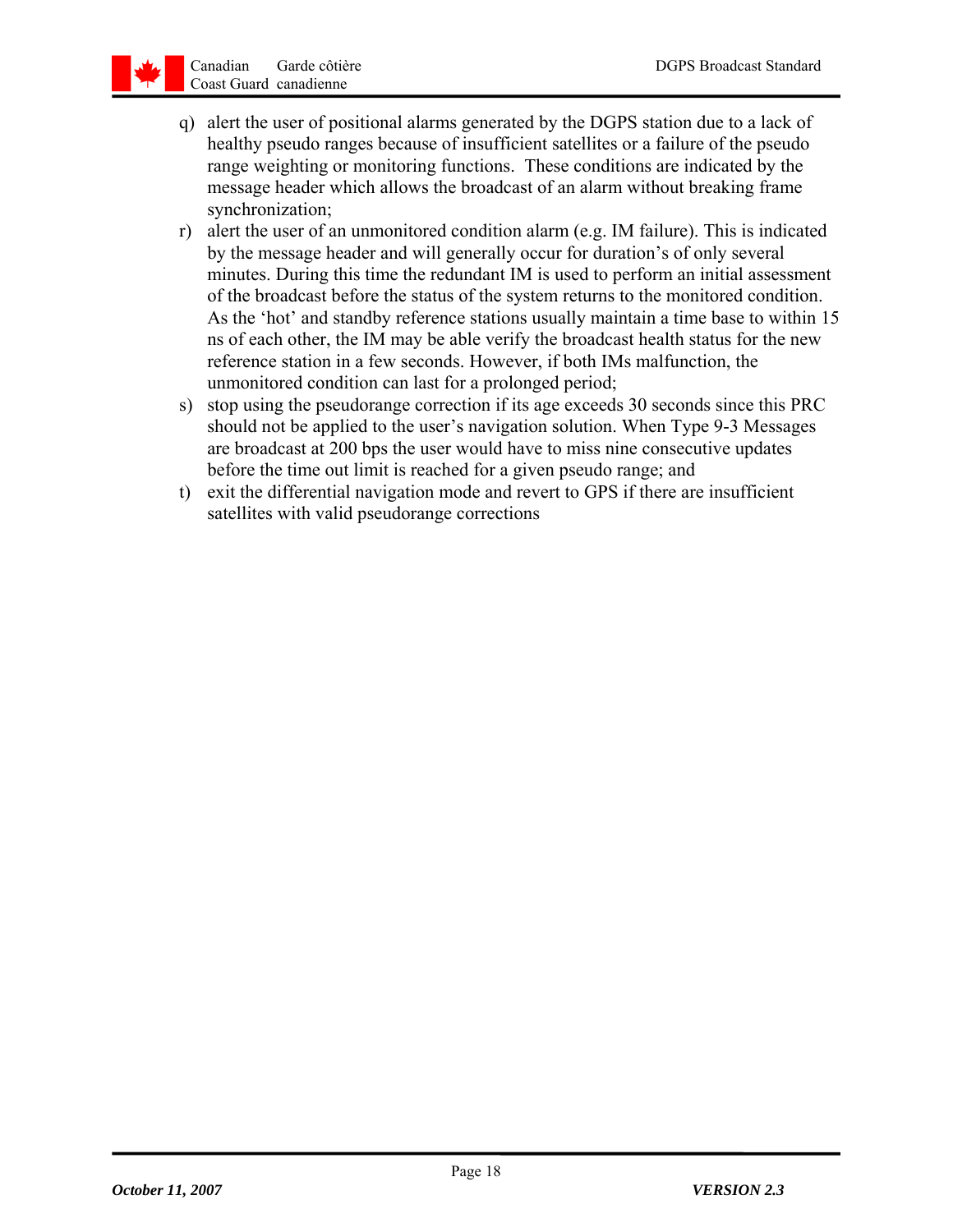### **6. DGPS INFORMATION**

This document and other general information concerning the Canadian DGPS system can be obtained from:

Canadian Coast Guard Maritime Services, Navigation Systems Directorate 200 Kent Street Ottawa, ON K1A 0E6

Important information concerning day-to-day DGPS operations affecting users will be communicated through appropriate Coast Guard communication channels such as "NOTICE TO MARINERS" and/or "NOTICE TO SHIPPING", as appropriate.

Any changes to this Standard may result in the release of a revised version or communicated to the user through the above-mentioned appropriate channels.

The RTCM Special Committee No.104 (Version 2.1) "Recommended Standards for Differential NAVSTAR GPS Service" document can be purchased from the RTCM by telephoning (703) 527-2000 or by writing to*:* 

Radio Technical Commission for Maritime Services 1800 N. Kent Street Suite 1060 Arlington, Virginia 22209 USA Fax. 1-703-351-9932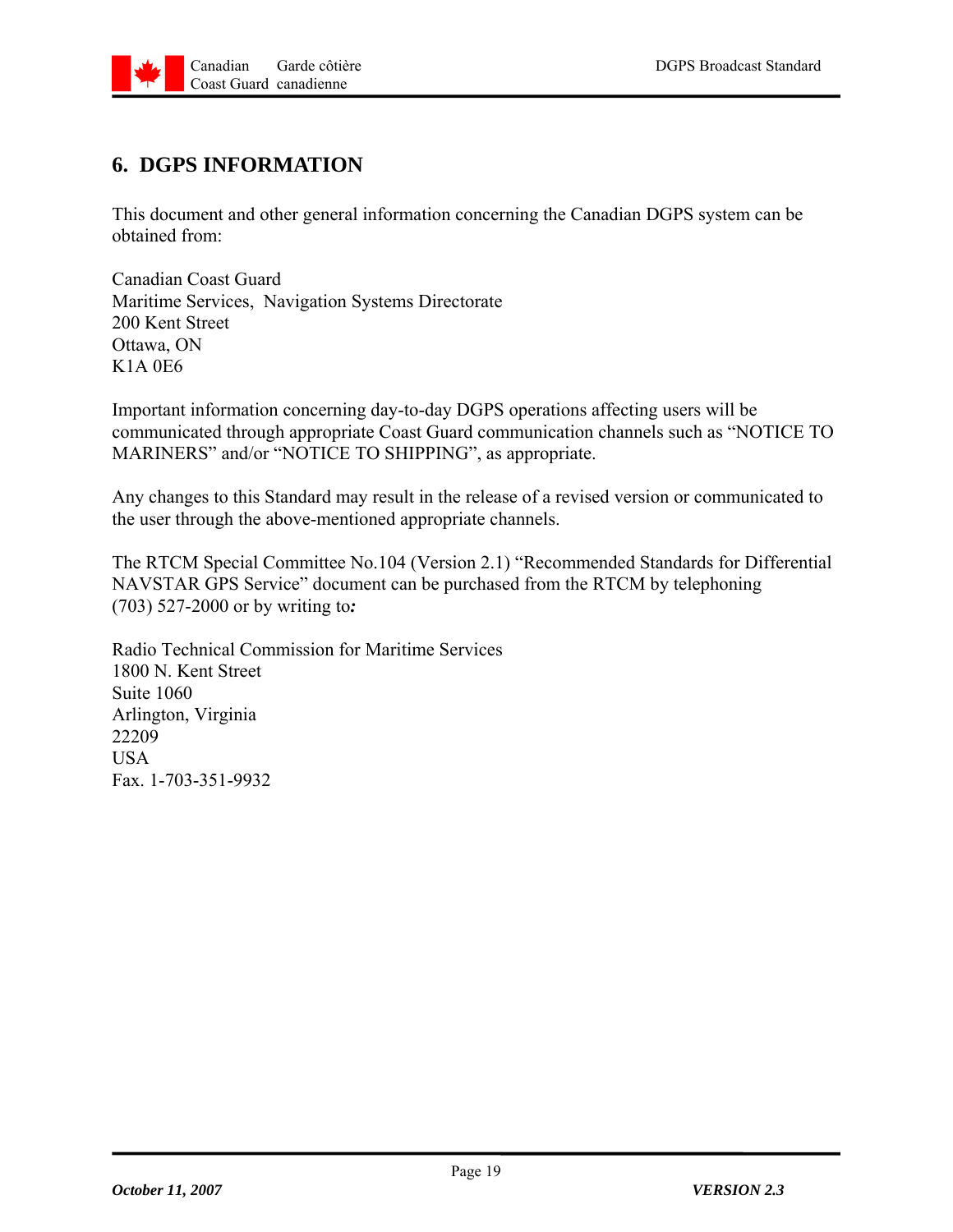### **7. DGPS STATION SELECTION**

The latency of a pseudorange correction increases and the position accuracy consequently degrades, when there is a weak and less reliable DGPS signal. This will usually occur when a vessel navigates beyond the edge of an advertised DGPS coverage. Another error contribution due to spatial decorrelation, becomes pronounced when a broadcast emanating from a DGPS Station more than 260 nautical miles from the vessel is used. The user should be aware of these factors when using a broadcast from a DGPS Station.

An unhealthy broadcast should not be used under any circumstances.

The user equipment suite will encounter three DGPS station selection scenarios in Canadian waters:

- a) user is within the advertised coverage of one CG designated DGPS Station
- b) user is within the advertised coverage of two or more CG designated DGPS Stations
- c) user is outside the advertised coverage of any DGPS Station

In the first scenario, the user equipment suite should use the broadcast from the designated DGPS station and continually monitor its health and various parameters. If the broadcast becomes unhealthy, the user equipment should follow the guidelines described below.

The second scenario occurs in a multiple coverage area. In a limited number of locations where several broadcasts are available, the closest one may not necessarily be the one with the highest received power. The closest station, provided it is healthy, should be used even if its signal strength is low relative to other received signals. The alternate designated DGPS Station(s) will be selected in the event that the broadcast from the closest station becomes unhealthy or unmonitored. If the alternate designated DGPS Station also becomes unhealthy, it should attempt to check out the status of the "faulty" designated DGPS Station(s) before attempting to scan for a satisfactory broadcast from a non-designated DGPS Station, as in the guidelines described below.

In the third scenario where there are no designated DGPS Stations, the user equipment suite should use a satisfactory broadcast from the nearest DGPS Station, subject to the applicable constraints in the guidelines described below.

The following guidelines should be used in seeking a satisfactory broadcast:

- 1) scan for and use a satisfactory broadcast from the nearest non-designated DGPS Station);
- 2) a satisfactory broadcast emanating from a DGPS Station more than 260 nautical miles away should be used with caution; and
- 3) an unmonitored broadcast of any DGPS Station should be used with caution, only after the procedures described in 1) and 2) have been attempted unsuccessfully.

.

.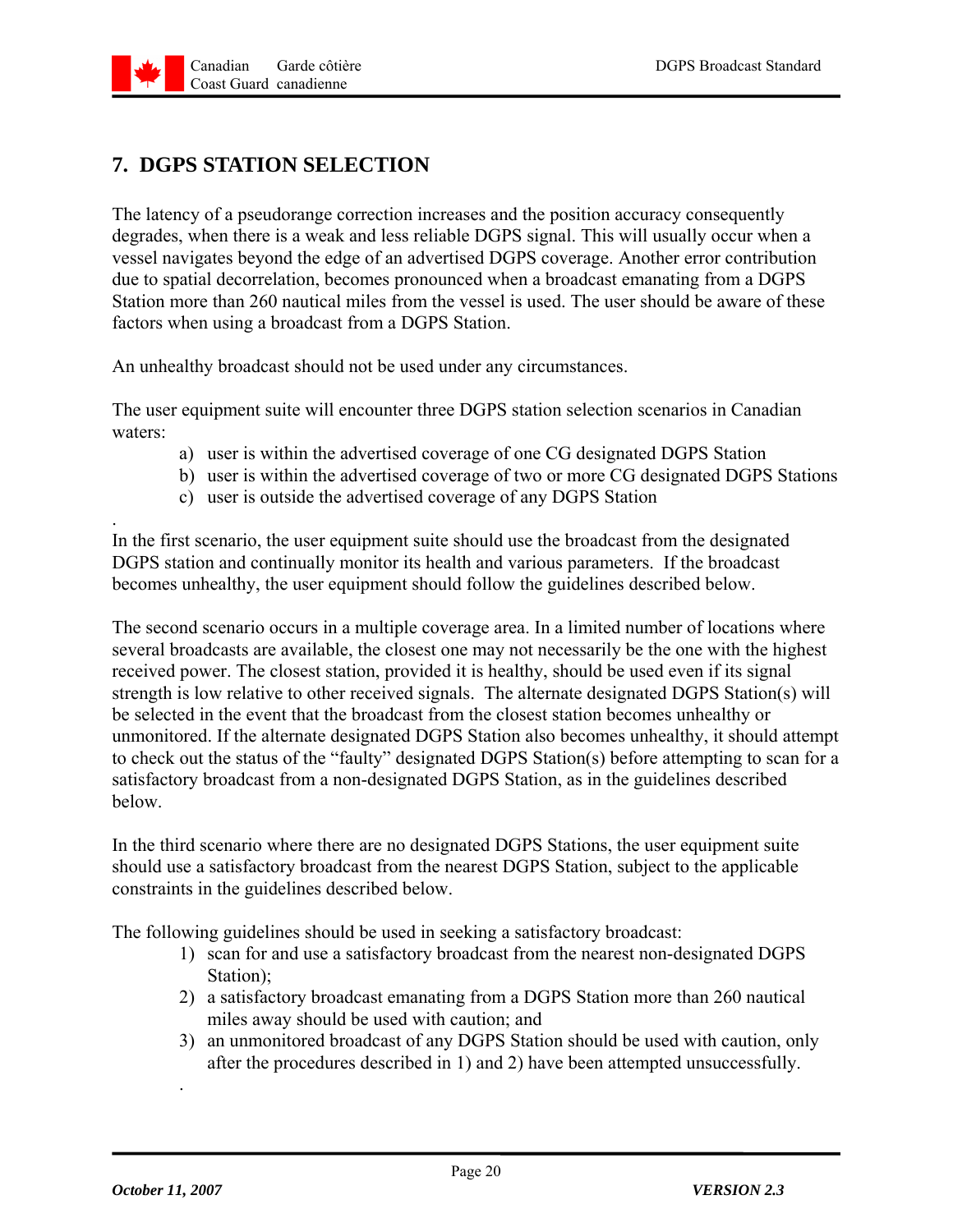

This page is left intentionally blank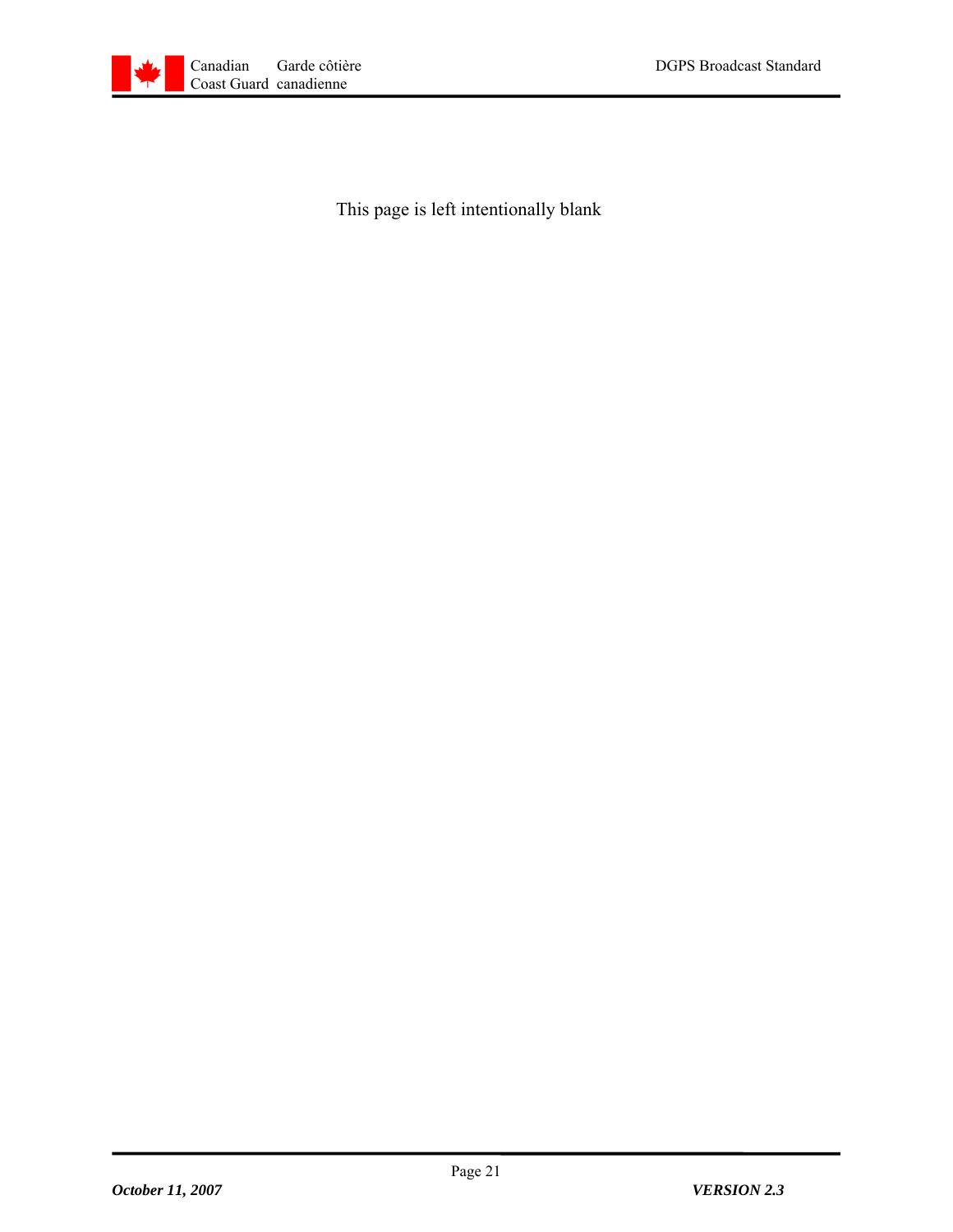

## **GLOSSARY**

## **ACRONYMS**

| bps           | bits per second                                  |
|---------------|--------------------------------------------------|
| <b>CM</b>     | control monitor                                  |
| <b>CS</b>     | control station                                  |
| dB            | decibel                                          |
| <b>DGPS</b>   | Differential Global Positioning System           |
| <b>GPS</b>    | Global Positioning System                        |
| <b>HDOP</b>   | Horizontal Dilution of Precision                 |
| Hz            | Hertz                                            |
| IM            | <b>Integrity Monitor</b>                         |
| <b>IOD</b>    | Issue of Data                                    |
| <b>KHz</b>    | Kilo-Hertz                                       |
| m             | metre                                            |
| <b>MF</b>     | Medium Frequency                                 |
| <b>MSK</b>    | Minimum Shift Keying                             |
| <b>NAD 83</b> | North American Datum of 1983                     |
| nm            | nautical mile                                    |
| ns            | nano-second                                      |
| <b>PR</b>     | pseudorange                                      |
| <b>PRC</b>    | Pseudorange Correction                           |
| <b>RRC</b>    | <b>Range Rate Correction</b>                     |
| <b>RS</b>     | <b>Reference Station</b>                         |
| <b>RTCM</b>   | Radio Technical Commission for Maritime Services |
| <b>SNR</b>    | Signal to Noise Ratio                            |
| <b>SPS</b>    | <b>Standard Positioning Service</b>              |
| $\mu V/m$     | Micro-Volt/metre                                 |
| <b>UDRE</b>   | User Differential Range Error                    |
|               |                                                  |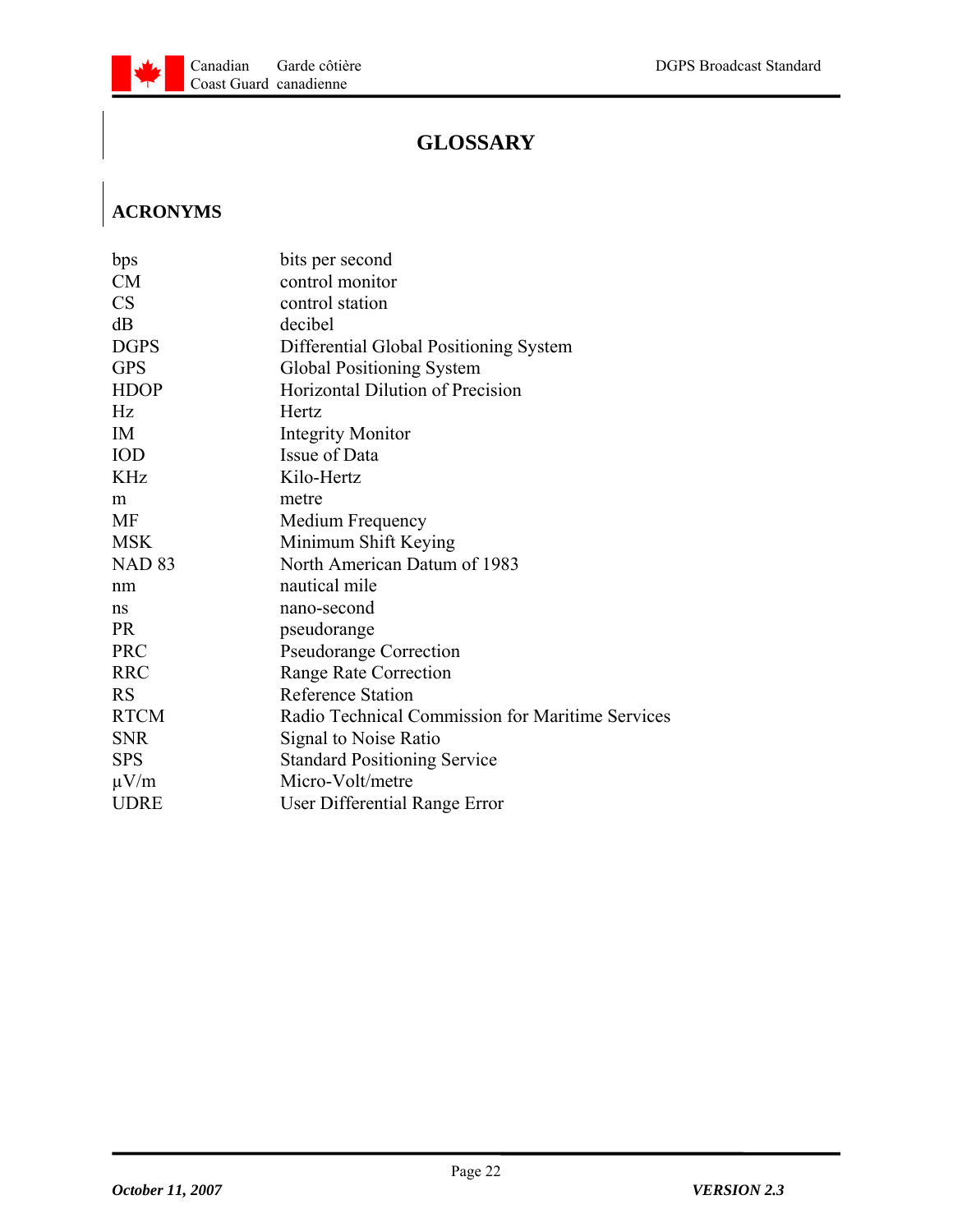#### **DEFINITIONS**

- Accuracy: Absolute accuracy is defined as the expected maximum error in the geographical position as computed by the DGPS user equipment within some specified statistical limit. For DGPS systems the limit is usually the horizontal two dimensional error measure called 2 drms (twice the root mean square error). For the Canadian DGPS system, the error limit is 95%, which is the minimum 2 drms value for bivariate normal error distribution. The position accuracy of the DGPS Service will be 10 meters, 95% of the time; or better in all specified coverage areas (assuming the full 24 GPS satellite constellation and a  $HDOP < 2.3$ ).
- Availability-broadcast: The percentage of time during which a proper DGPS broadcast (i.e. healthy and at specified signal power) can provide at a specified location, a sufficient signal-to-noise level to enable good quality user equipment to detect and demodulate the signal.
- Availability-user: The percentage of time in which a DGPS signal is available to a user at any given part of an coverage area which allows the position accuracy specification to be met. It is a product of broadcast availability and broadcast reliability.
- Broadcast Coverage: The area where a user can expect DGPS service provided by a particular DGPS station. It has a limit defined either by a specified signal level (e.g. 75 or 100 μv/m) or a specified broadcast availability (normally 99%); whichever is more stringent. For a DGPS station, this is called the advertised coverage area.
- Broadcast Reliability: It is a function of the expected failure rate i.e. mean time between failure (MTBF) of the DGPS and transmitter equipment at a site and the time to repair the failure i.e. mean time to repair (MTTR). In statistical terms:

 $Re$  *liability* =  $\frac{MTBF}{MTBF + MTTR}$ 

Broadcast Reliability can also be expressed as the probability of a healthy broadcast being on the air at specified power when a user randomly selects it.

Data Rate: The number of information bits per second that are broadcast.

Datum: A geodetic coordinate system that is specific to a given geographical region.

- Integrity: The ability of a system to provide timely warnings to users when it should not be used for navigation and also to verify the validity of the DGPS broadcast.
- Latency: The difference between the time at which the first bit of a given message is broadcast and the time tag in the header of the pseudo range correction messages. The time tag in the message header is the Z-Count that is closest to the time of last measurement upon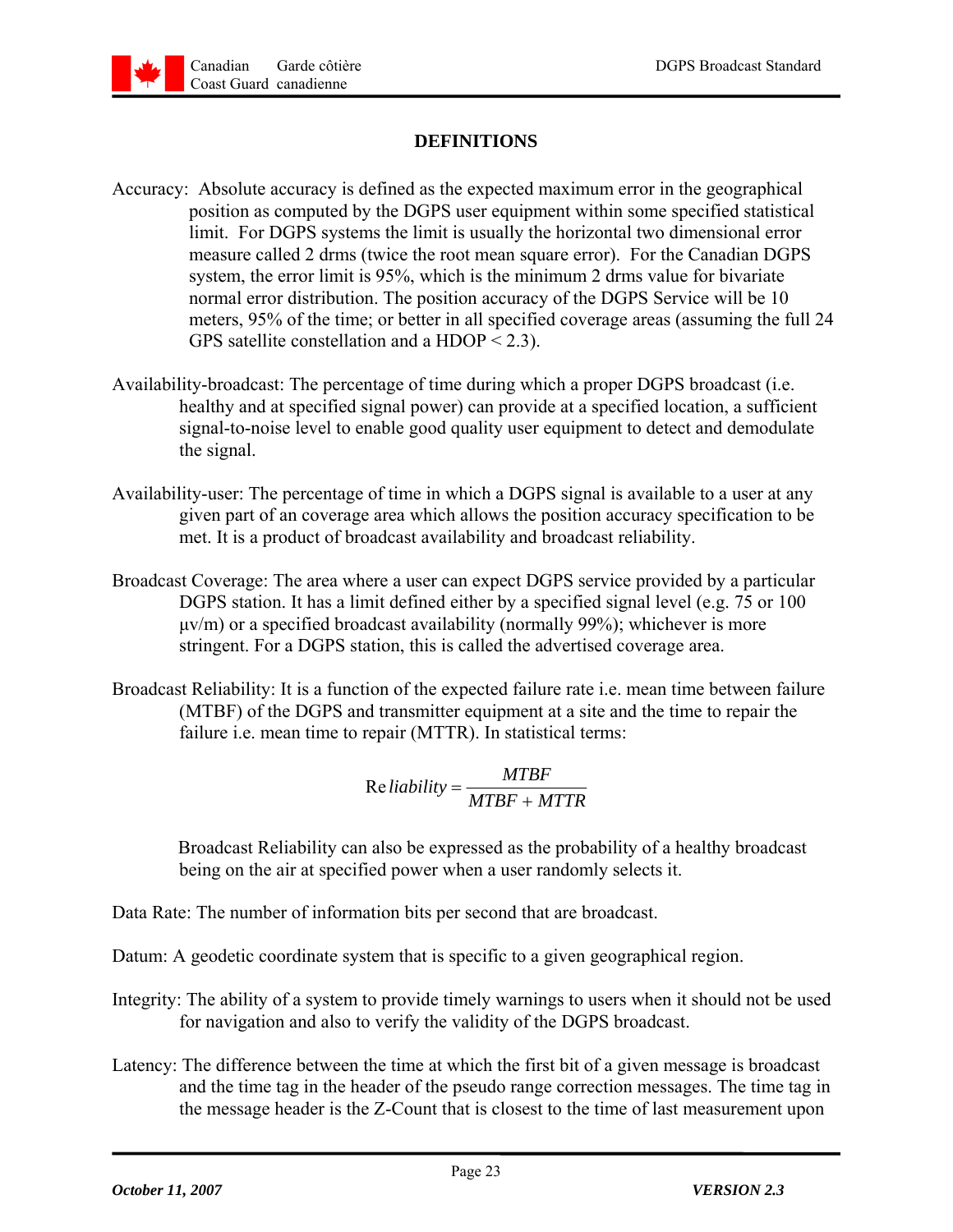which a correction is based. Latency is specified as an average in order to take into account the difference between the Z-Count and the time of measurement that can be up to 0.6 seconds.

- Protection Limit: The user position error as measured by an IM, which shall not be exceeded for a specified interval without the broadcast of an alarm.
- Time to Alarm: The maximum allowable time between the appearance of an error outside the protection limit at the integrity monitor and the broadcast of the alarm.

Transmission Rate: The total number of bits per second that are broadcast.

UDRE: A one sigma estimate of the pseudo range correction error due to ambient noise and residual multipath.

Unhealthy: Unable to operate within tolerance.

Unmonitored: Not monitored by an integrity monitor (IM)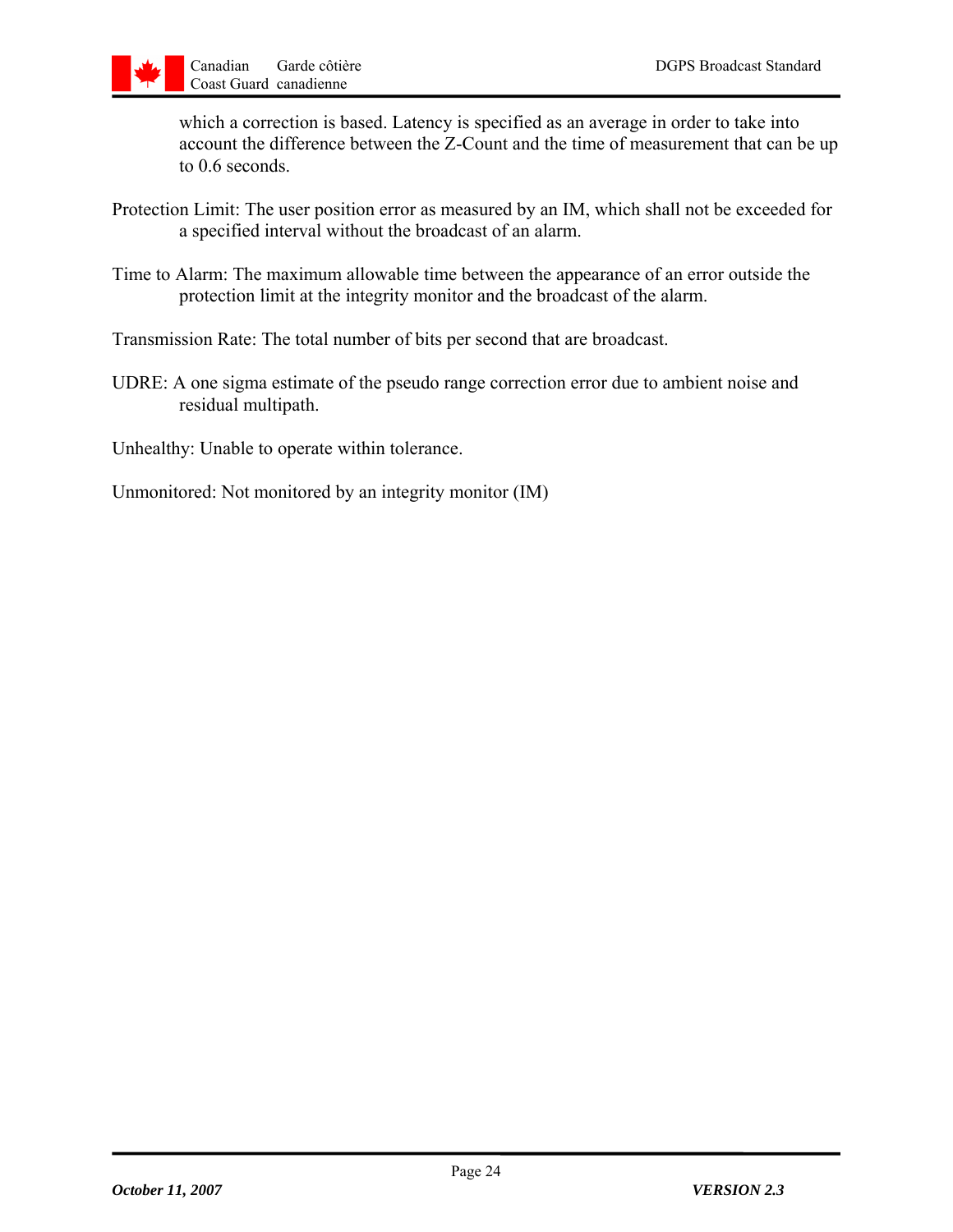## **DGPS Beacon Information**

## **Pacific**

| <b>Site</b>     | ID of Ref<br><b>Stations</b> | <b>DGPS</b><br><b>Station</b><br>ID | Position                       | Frequency<br>[KHz] | <b>BPS</b> |
|-----------------|------------------------------|-------------------------------------|--------------------------------|--------------------|------------|
| Alert Bay       | 300, 301                     | 909                                 | 50 35 N<br>126 55 W            | 309                | 200        |
| Amphritrite Pt. | 302, 303                     | 908                                 | 48 55 N<br>125 33 W            | 315                | 200        |
| Richmond        | 304, 305                     | 907                                 | 49 06 N                        | 320                | 200        |
| Sandspit        | 306, 307                     | 906                                 | 123 11W<br>53 14 N<br>131 49 W | 300                | 200        |

## **Central**

| <b>Site</b> | ID of Ref<br><b>Stations</b> | <b>DGPS</b><br><b>Station</b><br>ID | Position | Frequency<br>[KHz] | <b>BPS</b> |
|-------------|------------------------------|-------------------------------------|----------|--------------------|------------|
| Wiarton     | 310, 311                     | 918                                 | 44 45 N  | 286                | 200        |
|             |                              |                                     | 81 07 W  |                    |            |
| Cardinal    | 308, 309                     | 919                                 | 44 47 N  | 306                | 200        |
|             |                              |                                     | 75 25 W  |                    |            |

## **Maritimes**

| <b>Site</b>    | ID of Ref<br><b>Stations</b> | <b>DGPS</b><br><b>Station</b><br>ID | Position | Frequency<br>[KHz] | <b>BPS</b> |
|----------------|------------------------------|-------------------------------------|----------|--------------------|------------|
| Partridge      | 326, 327                     | 939                                 | 45 14 N  | 295                | 200        |
| Island         |                              |                                     | 66 03 W  |                    |            |
| Pt. Escuminiac | 332, 333                     | 936                                 | 47 04 N  | 319                | 200        |
|                |                              |                                     | 64 48 W  |                    |            |
| Fox Island     | 336, 337                     | 934                                 | 45 20 N  | 307                | 200        |
|                |                              |                                     | 61 05 W  |                    |            |
| Western Head   | 334, 335                     | 935                                 | 43 59 N  | 312                | 200        |
|                |                              |                                     | 64 40 W  |                    |            |
| Hartlen Point  | 330, 331                     | 937                                 | 44 36N   | 298                | 200        |
|                |                              |                                     | 63 27 W  |                    |            |